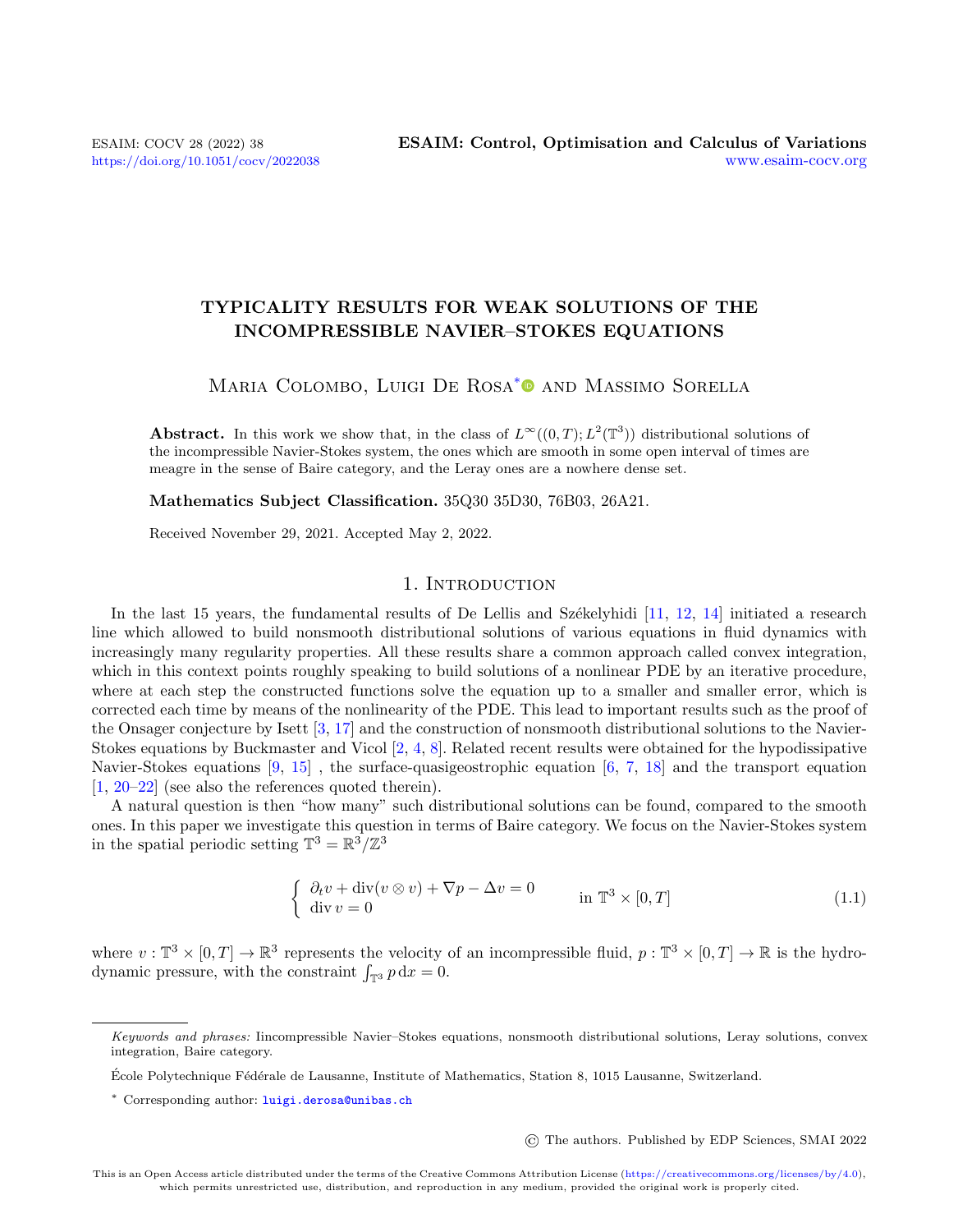We define the following complete metric space

$$
\mathcal{D} := \{ v \in L^{\infty}((0,T); L^{2}(\mathbb{T}^{3})) : v \text{ is a distributional solution of (1.1)} \},
$$

endowed with the metric  $d_{\mathcal{D}}(u, v) := ||u - v||_{L_t^{\infty}(L_x^2)}$ , and its subsets

$$
\mathcal{L} := \{ v \in \mathcal{D} : v \text{ is a } Leray-Hopf \text{ solution of } (1.1) \}
$$
  

$$
\mathcal{S} := \{ v \in \mathcal{D} : v \in C^{\infty}(\mathbb{T}^3 \times I) \text{ for some open interval } I \subset (0, T) \}.
$$

We refer to Section [2.1](#page-1-0) for the definitions of distributional and Leray-Hopf solutions. Our main result is the following

<span id="page-1-1"></span>**Theorem 1.1.** The set  $\mathcal L$  is nowhere dense in  $\mathcal D$  while the set  $\mathcal S$  is meagre in  $\mathcal D$ .

We recall that L is nowhere dense in D if and only if the closure of L has empty interior. In particular, L is meagre in D.

A partial answer to the question of "how many" distributional solutions there are, compared to the smooth ones, was given before by the so called "h-principle", a term introduced by Gromov in the context of isometric embeddings. In the context of the Euler equations (see for instance [\[13\]](#page-22-15), Thm. 6), it states that arbitrarily close in the weak  $L^2$  topology to a (suitably defined) strict subsolution one can build an exact distributional solution. In a slightly different direction, it has been shown in [\[10\]](#page-22-16) that a dense set of initial data admits infinitely many distributional solutions with the same kinetic energy, and in [\[2\]](#page-22-5) that distributional solutions are nonunique for any initial datum in  $L^2$  for the Navier-Stokes system. Previously, convex integration was also used in [\[16\]](#page-22-17) to characterize typical energy profiles for the Euler equations in terms of Hölder spaces, which requires to introduce a suitable metric space to deal with the right energy regularity.

## 2. The iterative proposition and proof of the main theorem

The proof of Theorem [1.1](#page-1-1) is based on an iterative proposition, typical of convex integration schemes and analogous to  $[4]$  of Section 7 and  $[2]$  of Section 2; in analogy with the latter, also here we use intermittent jets (see Sect. [3](#page-5-0) below) as the fundamental building blocks. At difference to the previously cited works, we need to keep track of the kinetic energy in some intervals of time along the iteration in such a way to be able to prescribe it in the limit, and we also need to make sure with a simple use of time cutoffs that the support of the perturbation is localized in a converging sequence of enlarging sets. On the contrary, we do not use the cutoffs to obtain a small set of singular times for our limit, as was done in [\[2\]](#page-22-5).

In turn the proof of Theorem [1.1](#page-1-1) follows from the iterative proposition in this way: to show that the subset  $\mathcal L$  is nowhere dense in the metric space  $\mathcal D$ , we prove that for every  $v \in \mathcal L$  there are arbitrarily close elements which belong to  $\mathcal{D}\setminus\mathcal{L}$ . In Step 1 of the proof we reduce to such statement, where we choose elements in  $\mathcal{D}\setminus\mathcal{L}$ . by imposing locally increasing kinetic energy.

The method presented here to prove Theorem [1.1](#page-1-1) is quite general in contexts where the convex integration scheme works and should apply also to other contexts.

## <span id="page-1-0"></span>2.1. Basic notations and definitions

We recall that a distributional solution of the system  $(1.1)$  is a vector field  $v \in L^2(\mathbb{T}^3 \times (0,T);\mathbb{R}^3)$  such that

$$
\int_0^T \int_{\mathbb{T}^3} \left( v \cdot \partial_t \varphi + v \otimes v : \nabla \varphi + v \cdot \Delta \varphi \right) dx dt = 0,
$$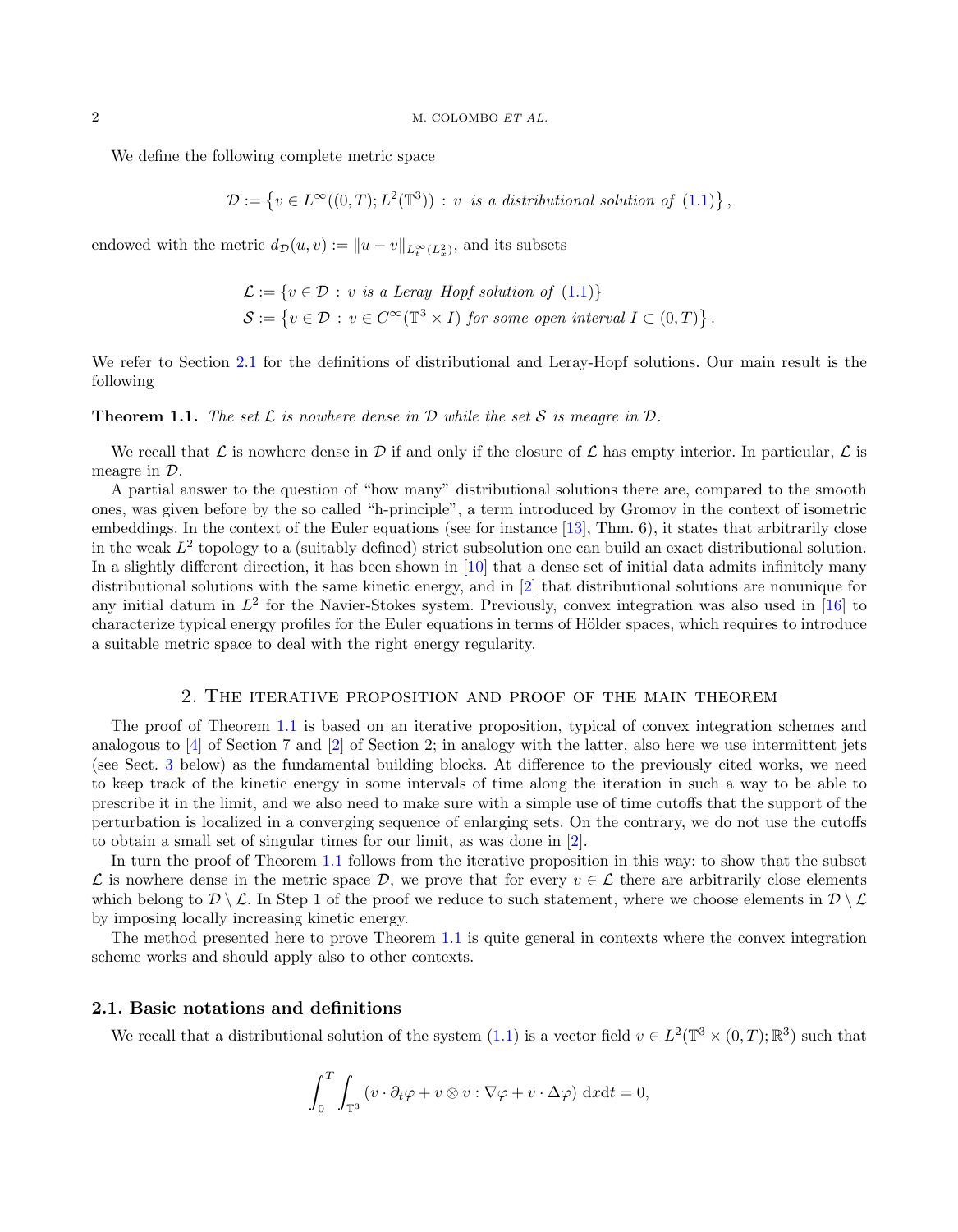for all  $\varphi \in C_c^{\infty}(\mathbb{T}^3 \times (0,T);\mathbb{R}^3)$  such that div  $\varphi = 0$ . The pressure does not appear in the distributional formulation because it can be recovered as the unique 0-average solution of

<span id="page-2-1"></span>
$$
-\Delta p = \text{div } \text{div}(v \otimes v). \tag{2.1}
$$

A Leray Hopf solution of the system  $(1.1)$  is a vector field  $v \in L^2((0,T); H^1(\mathbb{T}^3)) \cap L^\infty((0,T); L^2(\mathbb{T}^3))$  and for a.e.  $s \geq 0$  and for all  $t \in [s, T]$  the following inequality holds

$$
\int_{\mathbb{T}^3} \frac{|v(x,t)|^2}{2} dx + \int_s^t \int_{\mathbb{T}^3} |\nabla v(x,\tau)|^2 dx d\tau \le \int_{\mathbb{T}^3} \frac{|v(x,s)|^2}{2} dx.
$$
 (2.2)

It is a classical result by Leray that Leray-Hopf solutions are smooth outside a closed set of times of Hausdorff dimension  $1/2$ , see for instance [\[19\]](#page-22-18).

## 2.2. The Navier–Stokes–Reynolds system

In this section, for every integer  $q \geq 0$  we will highlight the construction of a solution  $(v_q, p_q, \tilde{R}_q)$  to the Navier-Stokes-Reynolds system

$$
\begin{cases} \partial_t v_q + \operatorname{div}(v_q \otimes v_q) + \nabla p_q - \Delta v_q = \operatorname{div} \mathring{R}_q \\ \operatorname{div} v_q = 0 \end{cases} \tag{2.3}
$$

where the Reynolds stress  $\hat{R}_q$  is assumed to be a trace-free symmetric matrix valued function. Indeed for any matrix  $A$  we will use the notation  $\AA$  to remark the traceless property.

## 2.3. Parameters

Define the frequency parameter  $\lambda_q \to +\infty$  and the amplitudes parameter  $\delta_q \to 0^+$  by

<span id="page-2-0"></span>
$$
\lambda_q = 2\pi a^{(b^q)},
$$
  

$$
\delta_q = \lambda_q^{-2\beta}.
$$

The sufficiently large (universal) parameter b is free, and so is the sufficiently small parameter  $\beta = \beta(b)$ . The parameter a is chosen to be a sufficiently large multiple of the geometric constant  $n_*$  defined in Lemma [3.1.](#page-5-1) Moreover, we fix another parameter useful to prescribe a precise kinetic energy

$$
\epsilon_1 := \left(\frac{\epsilon}{\sup_{\xi \in \Lambda} \|\gamma_{\xi}\|_{C^0} |\Lambda| C_0 4(2\pi)^3}\right)^2, \tag{2.4}
$$

where  $\sup_{\xi \in \Lambda} ||\gamma_{\xi}||_{C^0}, |\Lambda|, C_0$  are all universal constants independent on q, more precisely:  $\gamma_{\xi}$  are functions defined in Lemma [3.1,](#page-5-1)  $\Lambda$  is the finite set defined in Lemma 3.1,  $C_0$  is the constant given by Lemma [A.3,](#page-21-0)  $\epsilon$  is a free constant that will be used in the proof of Theorem [1.1.](#page-1-1)

Moreover, we will use the intermittent jets (defined in Sect. [3\)](#page-5-0) to define the new velocity increment at step  $q + 1.$ 

## 2.4. Inductive estimates and iterative proposition

We define new "slow" parameters, for all  $q \geq 0$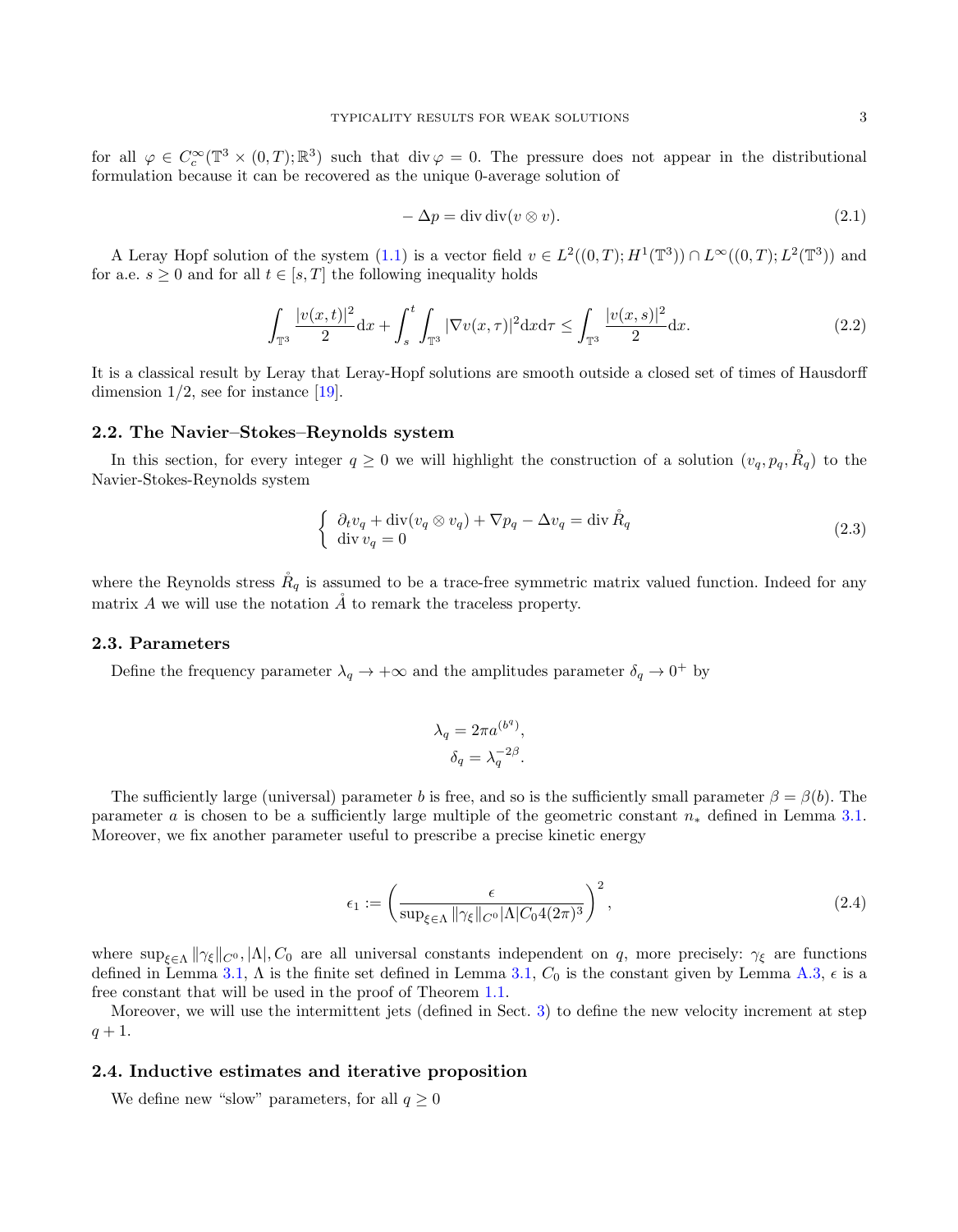$$
s_q := \left(\frac{s}{2}\right)^{q+1},\tag{2.5}
$$

$$
S_q := \sum_{i=0}^q s_i,\tag{2.6}
$$

for some fixed parameter  $s > 0$ . By choosing  $a > a_0(s)$  for a sufficiently large  $a_0(s)$ , we will guarantee that

$$
s_{q+1}^{-1} \ll \lambda_q,
$$

indeed  $s_q^{-1}$  is a slow parameter compared to  $\lambda_q$ . Moreover we define the local time interval, for some small number  $s > 0$ , for all  $q \geq 0$ 

$$
I_q := (t_0 - S_q, t_0 + S_q),\tag{2.7}
$$

for some  $t_0 \in (0,1)$  and  $s = s(t_0) > 0$  sufficiently small such that

$$
B_{2s}(t_0) := (t_0 - 2s, t_0 + 2s) \subset [0, 1].
$$

Observe that  $I_q \subset B_{2s}(t_0)$  for all  $q \geq 0$ .

In the following, if not specified differently, every space norm is taken with respect to the sup in time localized in the interval  $B_{2s}(t_0)$ , *i.e.* for example: if  $v \in L_t^{\infty} L_x^p$ , we denote  $||v||_{L^p}$  the quantity  $\sup_{t \in B_{2s}(t_0)} ||v(\cdot, t)||_{L_x^p}$ . We use  $\lesssim$  as an inequality that holds up to a constant independent on q.

<span id="page-3-1"></span>For  $q \geq 0$ , we want to guarantee

$$
||v_q||_{L^2} \le 2||v_0||_{L^2} - \frac{\epsilon}{4\pi} \delta_q^{1/2},\tag{2.8a}
$$

$$
\|\mathring{R}_q\|_{L^1} \le \lambda_q^{-3\zeta} \delta_{q+1},\tag{2.8b}
$$

$$
||v_q||_{C_{x,t}^1(\mathbb{T}^3 \times B_{2s}(t_0))} \le \lambda_q^4,\tag{2.8c}
$$

and moreover<sup>[1](#page-3-0)</sup>

<span id="page-3-2"></span>
$$
\frac{\delta_{q+1}}{\delta_1 \lambda_q^{\zeta/2}} \le e(t) - \int_{\mathbb{T}^3} |v_q(x,t)|^2 dx \le \frac{\delta_{q+1} \epsilon_1}{\delta_1}, \text{ for all } t \in I_0,
$$
\n(2.9a)

<span id="page-3-9"></span><span id="page-3-8"></span><span id="page-3-7"></span><span id="page-3-6"></span><span id="page-3-5"></span><span id="page-3-4"></span>
$$
Supp_T(\mathring{R}_q) \subset I_q,\tag{2.9b}
$$

$$
Supp_T(v_q - v_{q-1}) \subset I_q, \text{ for all } q \ge 1,
$$
\n
$$
(2.9c)
$$

which are new with respect to the convex integration scheme proposed by Buckmaster and Vicol in [\[4\]](#page-22-6) of Section 7.

<span id="page-3-3"></span>**Proposition 2.1** (Iterative Proposition). Let  $e : [0, T] \to (0, \infty)$  be a strictly positive smooth function. For every  $\epsilon, s > 0$  and  $t_0 \in (0,T)$  there exist  $b > 1$ ,  $\beta(b) > 0$ ,  $\zeta > 0$ ,  $a_0 = a_0(\beta, b, \zeta, e, \epsilon, s)$  such that for any  $a \ge a_0$  which is a multiple of the geometric constant  $n_*$  of Lemma [3.1,](#page-5-1) the following holds. Let  $(v_q, p_q, \mathring{R}_q)$  be a smooth triple solving the Navier-Stokes-Reynolds system [\(2.3\)](#page-2-0) in  $\mathbb{T}^3 \times B_{2s}(t_0)$  satisfying the inductive estimates [\(2.8\)](#page-3-1)-[\(2.9\)](#page-3-2).

<span id="page-3-0"></span><sup>&</sup>lt;sup>1</sup>Here Supp<sub>T</sub> (*u*) denotes the closure of  $\{t \in (0,1) : \exists x \in \mathbb{T}^3 \mid u(x,t) \neq 0\}.$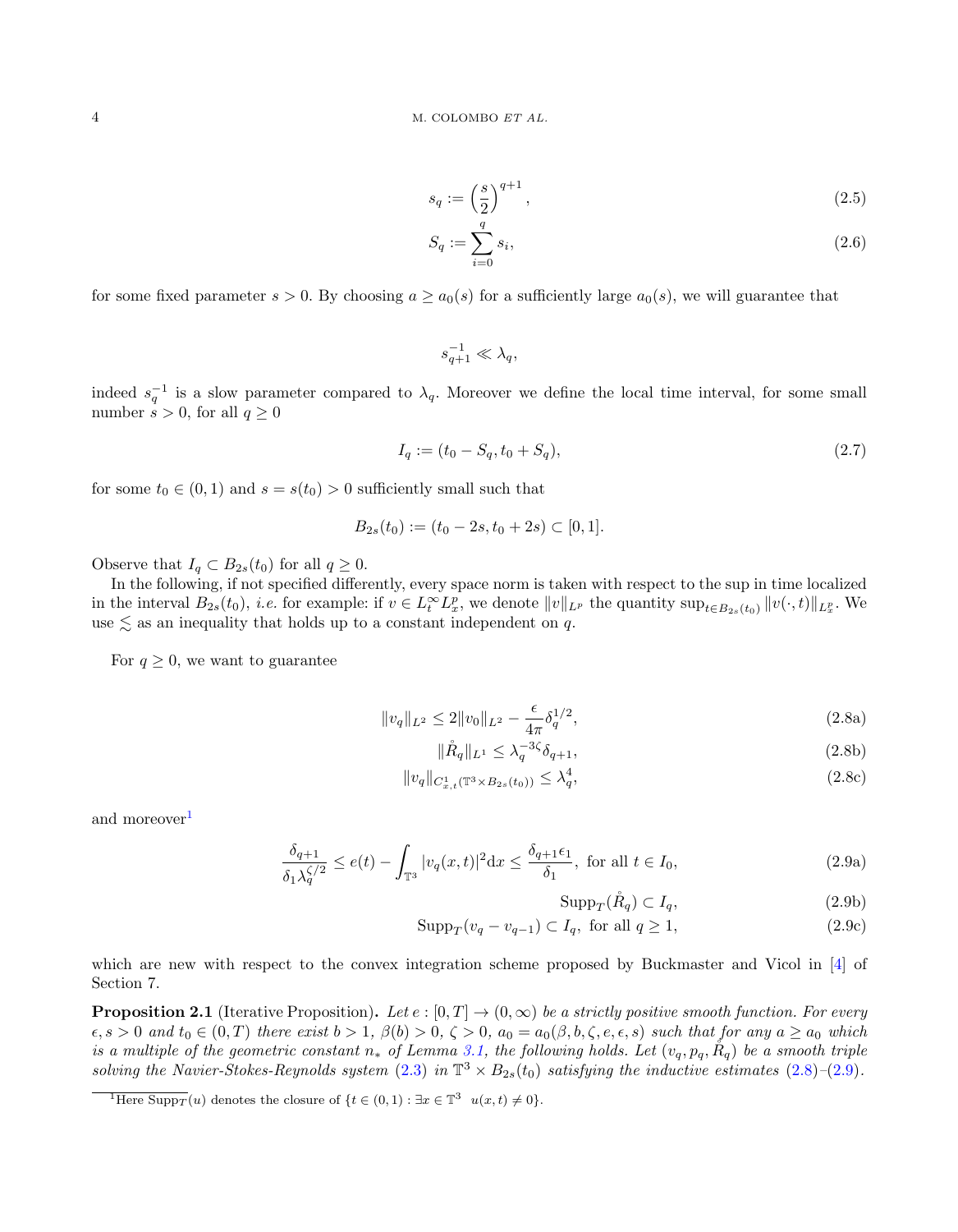Then there exists a second smooth triple  $(v_{q+1}, p_{q+1}, \mathring{R}_{q+1})$  which solves the Navier-Stokes-Reynolds system in  $\mathbb{T}^3 \times B_{2s}(t_0)$  [\(2.3\)](#page-2-0), satisfies the estimates [\(2.8\)](#page-3-1) and [\(2.9\)](#page-3-2) at level  $q+1$ . In addition, we have that

$$
||v_{q+1} - v_q||_{L^{\infty}(B_{2s}(t_0); L^2(\mathbb{T}^3))} \le \frac{\epsilon}{\delta_1^{1/2} 4\pi} \delta_{q+1}^{1/2}.
$$
\n(2.10)

## 2.5. Proof of Theorem [1.1](#page-1-1)

Step 1. Let  $v \in L^{\infty}((0,T); L^{2}(\mathbb{T}^{3}))$  be a distributional solution of  $(1.1)$ , such that  $v \in C^{\infty}(\mathbb{T}^{3} \times I)$ , for some open interval  $I \subset (0,T)$ . Then, we prove the following claim: for every  $\epsilon > 0$ , there exists a distributional solution  $v_{\epsilon} \in L^{\infty}((0,T); L^2(\mathbb{T}^3))$  of  $(1.1)$  such that

<span id="page-4-2"></span><span id="page-4-1"></span>
$$
||v_{\epsilon} - v||_{L^{\infty}((0,T);(L^2(\mathbb{T}^3))} < \epsilon \tag{2.11}
$$

and the kinetic energy of  $v_{\epsilon}$  is strictly increasing in a sub-interval of  $(0, T)$ .

Let  $t_0 \in I$  and choose  $s > 0$  such that  $\overline{B}_{2s}(t_0) \subset I$ . Let  $g \in C^{\infty}([0,T])$  be such that

$$
\frac{\epsilon_1}{2} \le g \le \epsilon_1 \qquad g'(t_0) > \sup_{t \in (0,1)} \left| \frac{d}{dt} \int_{\mathbb{T}^3} |v(x,t)|^2 dx \right|,
$$

and consider the kinetic energy (increasing in a neighbourhood of  $t_0$ )

<span id="page-4-3"></span>
$$
e(t) := \int_{\mathbb{T}^3} |v(x,t)|^2 dx + g(t).
$$
 (2.12)

Since the function v is smooth in  $\mathbb{T}^3 \times I$  we consider the smooth solution p, with zero average, in  $\mathbb{T}^3 \times I$  of  $(2.1)$ , and define the starting triple  $(v_0, p_0, R_0) := (v, p, 0)$ .

Clearly  $(v, p, 0)$  satisfies the estimates [\(2.8\)](#page-3-1) and [\(2.9\)](#page-3-2) at step  $q = 0$ , up to enlarge  $a_0^2$  $a_0^2$ , thus we can apply Proposition [2.1](#page-3-3) starting from the triple  $(v_0, p_0, R_0)$ . Hence, we get a sequence  $\{v_q\}_{q\in\mathbb{N}}$  that satisfies  $(2.8), (2.9)$  $(2.8), (2.9)$  $(2.8), (2.9)$ and moreover, from [\(2.10\)](#page-4-1) we get

$$
\sum_{q\geq 0} \|v_{q+1} - v_q\|_{L^2} \leq \frac{\epsilon}{\delta_1^{1/2} 4\pi} \sum_{q\geq 0} \delta_{q+1}^{1/2} \leq \frac{\epsilon}{\delta_1^{1/2} 4\pi} \sum_{q\geq 0} (a^{-\beta b})^{q+1} \leq \frac{\epsilon}{2(1 - a^{-\beta b})} < \epsilon
$$
\n(2.13)

where the last holds if  $a_0$  is sufficiently large in order to have  $a^{-\beta b} < 1/2$ . Hence, there exists the limit  $\tilde{v}_{\epsilon} := \lim_{q \to \infty} v_q$ , in  $L^{\infty}(B_{2s}(t_0); L^2(\mathbb{T}^3))$  such that  $\|\tilde{v}_{\epsilon} - v\|_{L^{\infty}(B_{2s}(t_0); L^2(\mathbb{T}^3))} < \epsilon$  and it is a distributional solution of the Navier-Stokes equations in  $B_{2s}(t_0) \times \mathbb{T}^3$ , because by [\(2.8b\)](#page-3-4) we have that  $\lim_{q\to\infty} \mathring{R}_q = 0$  in  $L^{\infty}(B_{2s}(t_0); L^{1}(\mathbb{T}^{3}))$ . One can verify that the vector field

$$
v_{\epsilon} = \begin{cases} \tilde{v}_{\epsilon} & \text{in } B_{2s}(t_0) \\ v & \text{in } [0, T] \setminus B_{2s}(t_0), \end{cases}
$$

still solves [\(1.1\)](#page-0-1) in  $[0, T] \times \mathbb{T}^3$  and satisfies [\(2.11\)](#page-4-2). Moreover the kinetic energy of  $v_{\epsilon}$  is increasing in a neighbourhood of  $t_0$  thanks to  $(2.9a)$  and  $(2.12)$ .

Step 2. We conclude the proof of Theorem [1.1.](#page-1-1)

<span id="page-4-0"></span><sup>&</sup>lt;sup>2</sup>To be precise we considered  $v_{-1} = v_0$ .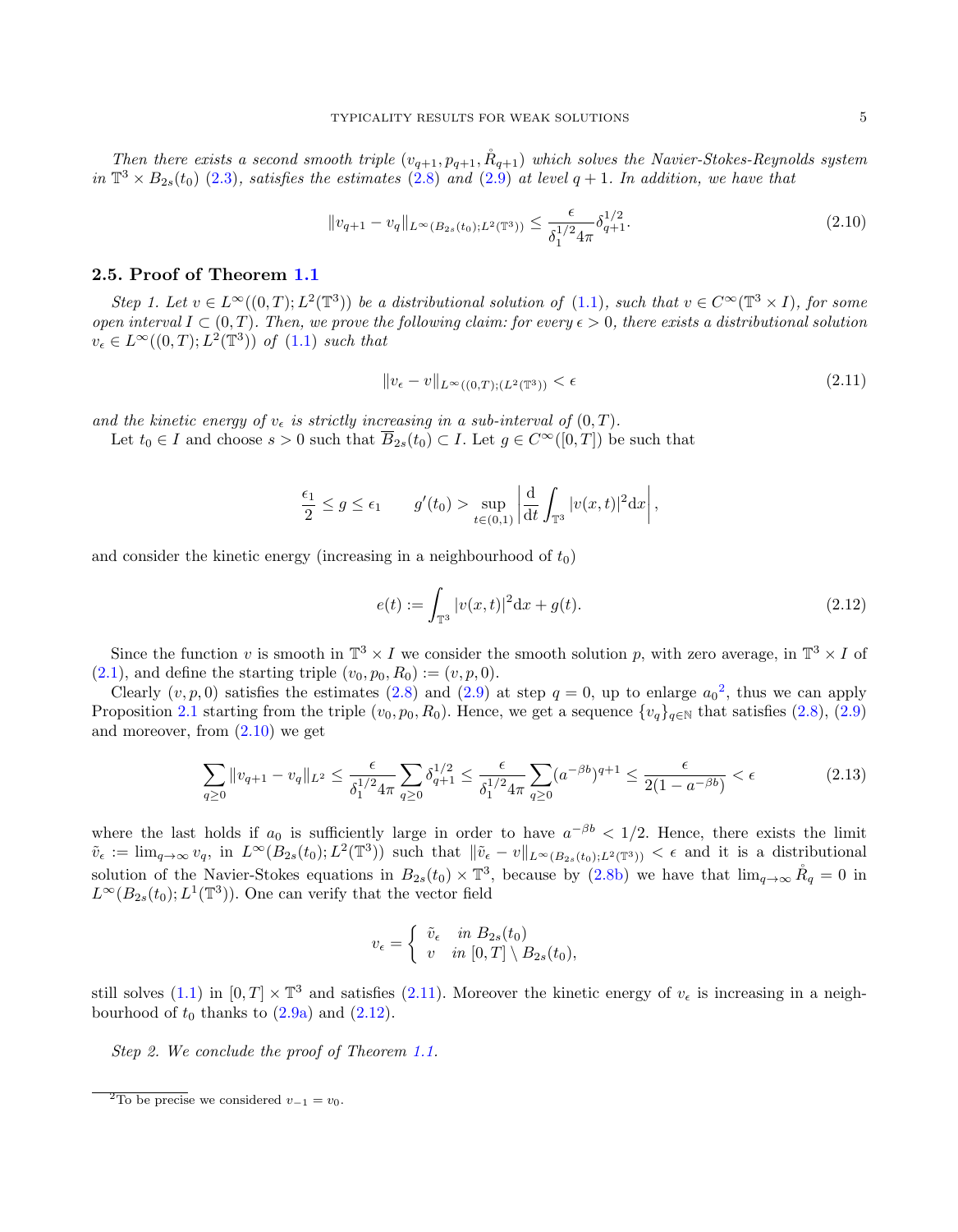#### 6 M. COLOMBO ET AL.

Let  $v_0$  be a distributional solution which is smooth in a subinterval of times and  $\epsilon > 0$ ; for instance, any Leray solution can be taken as  $v_0$  since they are smooth outside a closed set of  $\mathcal{H}^{1/2}$  measure 0. We apply the Step 1 and get a distributional solution of Navier-Stokes  $v_{\epsilon} \in L^{\infty}((0,T); L^{2}(\mathbb{T}^{3}))$  such that  $||v_{\epsilon} - v_{1}||_{L^{\infty}((0,T); L^{2}(\mathbb{T}^{3}))} < \epsilon$ with increasing kinetic energy in a sub-interval of [0, T] and therefore such that  $v_{\epsilon} \in \mathcal{D} \setminus \mathcal{L}$ .

Since  $\mathcal L$  is closed with respect to  $L^{\infty}L^2$  convergence, we deduce that the interior of  $\overline{\mathcal L}$  which coincides with the interior of  $\mathcal{L}$ , is empty.

To show that  $S$  is a meagre set in  $D$ , we rewrite it as

$$
\mathcal{S} \subset \bigcup_{s \in \mathbb{Q}^+} \bigcup_{t \in (0,1) \cap \mathbb{Q}} \{v \in \mathcal{D} : v \in C^\infty((t-s,t+s) \times \mathbb{T}^3)\},\
$$

and we notice that from Step 1 the right-hand side is a countable union of nowhere dense sets, hence it is meagre.

## 3. INTERMITTENT JETS

<span id="page-5-0"></span>In this section we recall from [\[4\]](#page-22-6) the definition and the main properties of intermittent jets we will use in the convex integration scheme.

## 3.1. A geometric lemma

We start with a geometric lemma. A proof of the following version, which is essentially due to De Lellis and Székelyhidi Jr., can be found in Lemma 4.1 of [\[2\]](#page-22-5). This lemma allows us to reconstruct any symmetric  $3 \times 3$ stress tensor  $R$  in a neighbourhood of the identity as a linear combination of a particular basis.

<span id="page-5-1"></span>**Lemma 3.1.** Denote by  $\overline{B^{sym}_{1/2}}$  $\frac{sym}{1/2}(Id)$  the closed ball of radius  $1/2$  around the identity matrix in the space of symmetric 3 × 3 matrices. There exists a finite set  $\Lambda \subset \mathbb{S}^2 \cap \mathbb{Q}^3$  such that there exist  $C^{\infty}$  functions  $\gamma_{\xi}: B_{1/2}^{sym}$  $\lim_{1/2}^{sym}(Id)\to\mathbb{R}$ which obey

$$
R = \sum_{\xi \in \Lambda} \gamma_{\xi}^{2}(R) \xi \otimes \xi,
$$

for every symmetric matrix R satisfying  $|R - Id| \leq 1/2$ . Moreover for each  $\xi \in \Lambda$ , let use define  $A_{\xi} \in \mathbb{S}^2 \cap \mathbb{Q}^3$  to be an orthogonal vector to  $\xi$ . Then for each  $\xi \in \Lambda$  we have that  $\{\xi, A_{\xi}, \xi \times A_{\xi}\} \subset \mathbb{S}^2 \cap \mathbb{Q}^3$  form an orthonormal basis for  $\mathbb{R}^3$ . Furthermore, since we will periodize functions, let  $n_*$  be the l.c.m. of the denominators of the rational numbers  $\xi, A_{\xi}$  and  $\xi \times A_{\xi}$ , such that

$$
\{n_*\xi, n_*A_\xi, n_*\xi \times A_\xi\} \subset \mathbb{Z}^3.
$$

# 3.2. Vector fields

Let  $\Phi: \mathbb{R}^2 \to \mathbb{R}$  be a smooth function with support contained in a ball of radius 1. We normalize  $\Phi$  such that  $\phi = -\Delta \Phi$  obeys

$$
\frac{1}{4\pi^2} \int_{\mathbb{R}^2} \phi^2(x_1, x_2) \mathrm{d}x_1 \mathrm{d}x_2 = 1.
$$
 (3.1)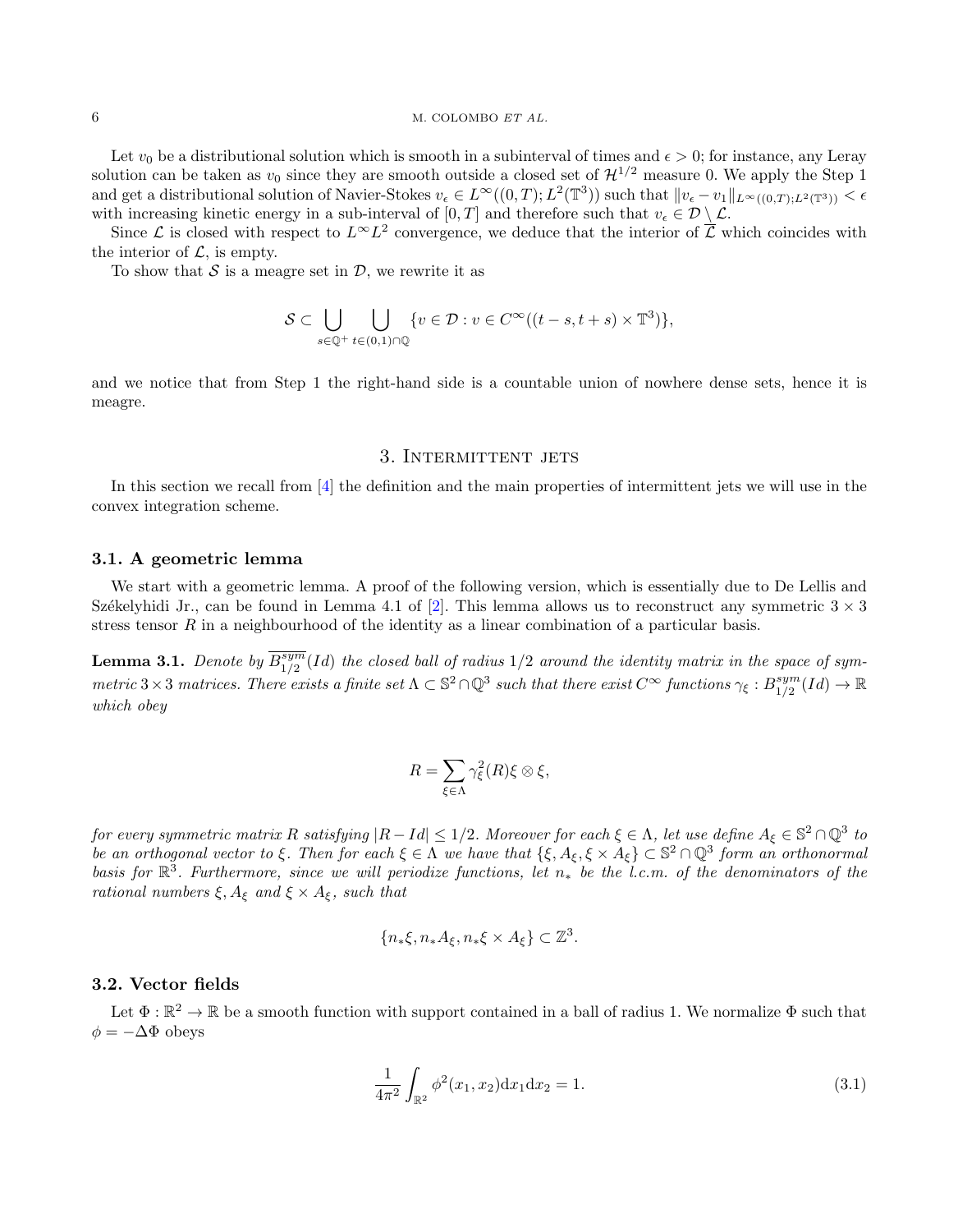We remark that by definition  $\phi$  has zero average. Define  $\psi : \mathbb{R} \to \mathbb{R}$  to be a smooth, zero average function with support in the ball of radius 1 satisfying

$$
\oint_{\mathbb{T}} \psi^2(x_3) dx_3 = \frac{1}{2\pi} \int_{\mathbb{R}} \psi^2(x_3) dx_3 = 1.
$$

We define the parameters  $r_{\perp}$ ,  $r_{\parallel}$  and  $\mu$  as follows

$$
r_{\perp} := r_{\perp, q+1} := \lambda_{q+1}^{-6/7} (2\pi)^{-1/7}, \tag{3.2a}
$$

<span id="page-6-0"></span>
$$
r_{||} := r_{||,q+1} := \lambda_{q+1}^{-4/7},\tag{3.2b}
$$

$$
\mu := \mu_{q+1} := \lambda_{q+1}^{9/7} (2\pi)^{1/7}.
$$
\n(3.2c)

We define  $\phi_{r_\perp}, \Phi_{r_\perp}$ , and  $\psi_{r_{\parallel}}$  to be the rescaled cut-off functions

$$
\phi_{r_{\perp}}(x_1, x_2) := \frac{1}{r_{\perp}} \phi \left( \frac{x_1}{r_{\perp}}, \frac{x_2}{r_{\perp}} \right),
$$
  

$$
\Phi_{r_{\perp}}(x_1, x_2) := \frac{1}{r_{\perp}} \Phi \left( \frac{x_1}{r_{\perp}}, \frac{x_2}{r_{\perp}} \right),
$$
  

$$
\psi_{r_{||}}(x_3) := \left( \frac{1}{r_{||}} \right)^{1/2} \psi \left( \frac{x_3}{r_{||}} \right).
$$

With this rescaling we have  $\phi_{r\perp} = -r_{\perp}^2 \Delta \Phi_{r\perp}$ . Moreover the functions  $\phi_{r\perp}$  and  $\Phi_{r\perp}$  are supported in the ball of radius  $r_{\perp}$  in  $\mathbb{R}^2$ ,  $\psi_{r_{||}}$  is supported in the ball of radius  $r_{||}$  in  $\mathbb{R}$  and we keep the normalization  $\|\phi_{r_{\perp}}\|_{L^2}^2 = 4\pi^2$ and  $\|\psi_{r_{||}}\|_{L^2}^2 = 2\pi$ .

We then periodize the previous functions abusing the notation

$$
\phi_{r_{\perp}}(x_1 + 2\pi n, x_2 + 2\pi m) = \phi_{r_{\perp}}(x_1, x_2),
$$
  

$$
\Phi_{r_{\perp}}(x_1 + 2\pi n, x_2 + 2\pi m) = \Phi_{r_{\perp}}(x_1, x_2),
$$
  

$$
\psi_{r_{\parallel}}(x_3 + 2\pi n) = \psi_{r_{\parallel}}(x_3).
$$

For every  $\xi \in \Lambda$  (recalling the notations in Lem. [3.1\)](#page-5-1), we introduce the functions defined on  $\mathbb{T}^3 \times \mathbb{R}$ 

$$
\psi_{\xi}(x,t) := \psi_{r_{||}}(n_* r_{\perp} \lambda_{q+1}(x \cdot \xi + \mu t)), \tag{3.3a}
$$

$$
\Phi_{\xi}(x) := \Phi_{r_{\perp}}(n_{*}r_{\perp}\lambda_{q+1}(x-\alpha_{\xi}) \cdot A_{\xi}, n_{*}r_{\perp}\lambda_{q+1}(x-\alpha_{\xi}) \cdot (\xi \times A_{\xi})),
$$
\n(3.3b)

$$
\phi_{\xi}(x) := \phi_{r_{\perp}}(n_{*}r_{\perp}\lambda_{q+1}(x-\alpha_{\xi}) \cdot A_{\xi}, n_{*}r_{\perp}\lambda_{q+1}(x-\alpha_{\xi}) \cdot (\xi \times A_{\xi})), \tag{3.3c}
$$

where  $\alpha_{\xi}$  are shifts which ensure that the functions  $\{\Phi_{\xi}\}\$  have mutually disjoint support.

In order for such shifts  $\alpha_{\xi}$  to exist, it is sufficient to assume that  $r_{\perp}$  is smaller than a universal constant, which depends only on the geometry of the finite set  $\Lambda$ .

It is important to note that the function  $\psi_{\xi}$  oscillates at frequency proportional to  $r_{\perp}r_{||}^{-1}\lambda_{q+1}$ , whereas  $\phi_{\xi}$ and  $\Phi_{\xi}$  oscillate at frequency proportional to  $\lambda_{q+1}$ .

**Definition 3.2.** The intermittent jets are vector fields  $W_{\xi}: \mathbb{T}^3 \times \mathbb{R} \to \mathbb{R}^3$  defined as

$$
W_{\xi}(x,t) := \xi \psi_{\xi}(x,t) \phi_{\xi}(x).
$$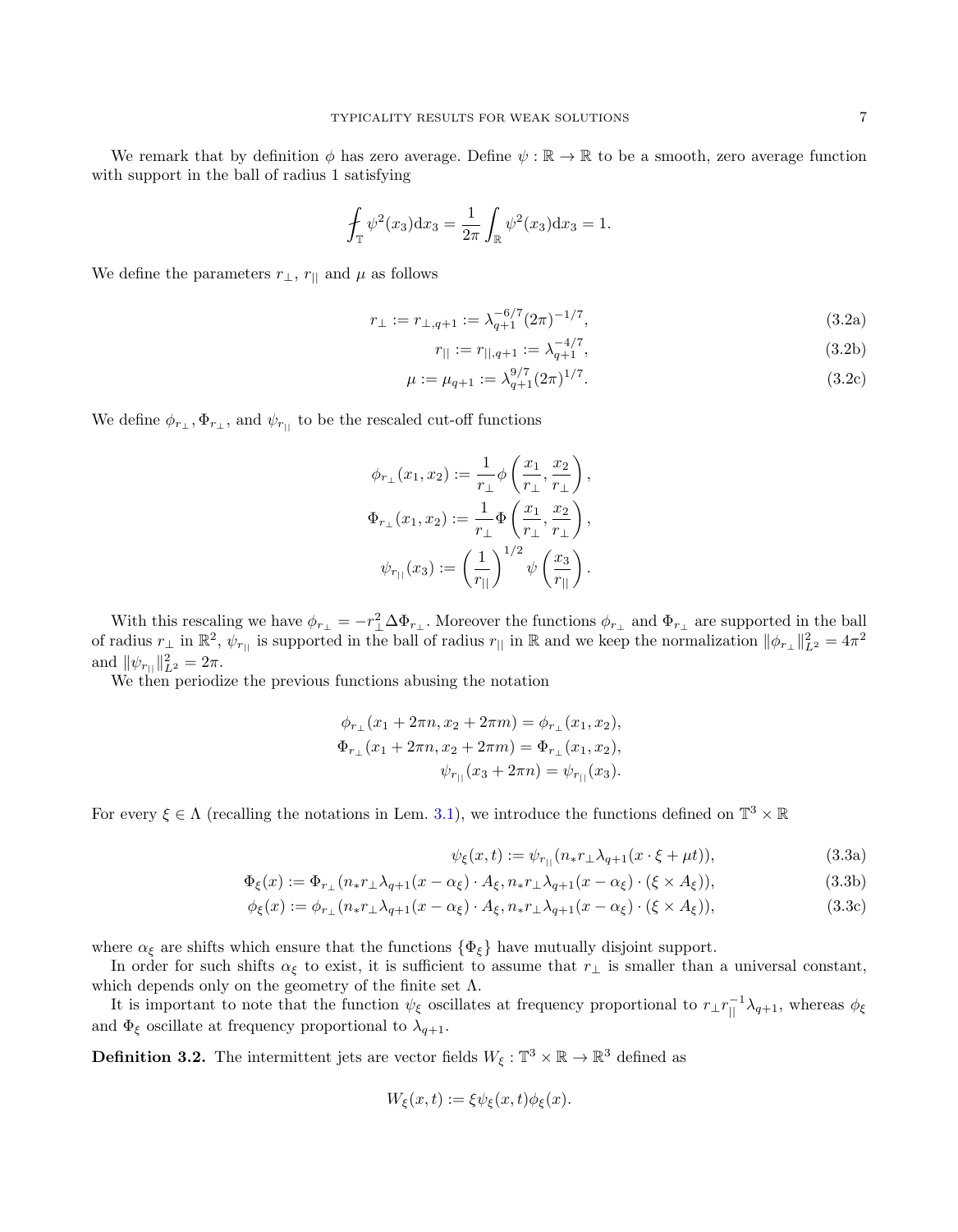If  $\sigma := \lambda_{q+1} r_\perp n_* \in \mathbb{N}$ , thanks to the choice of  $n_*$  in Lemma [3.1](#page-5-1) we have that  $W_\xi$  has zero average in  $\mathbb{T}^3$  and is  $\left(\frac{\mathbb{T}}{\sigma}\right)$  $\left(\frac{\mathbb{T}}{\sigma}\right)^3$  periodic. Moreover, by our choice of  $\alpha_{\xi}$ , we have that

<span id="page-7-0"></span>
$$
W_{\xi} \otimes W_{\xi'} \equiv 0,
$$

whenever  $\xi \neq \xi' \in \Lambda$ , *i.e.*  $\{W_{\xi}\}_{\xi \in \Lambda}$  have mutually disjoint support. The essential identities obeyed by the intermittent jets are

$$
||W_{\xi}||_{L^{p}(\mathbb{T}^{3})}^{p} = \frac{1}{8\pi^{3}} ||\psi_{\xi}||_{L^{p}(\mathbb{T}^{3})}^{p} ||\phi_{\xi}||_{L^{p}(\mathbb{T}^{3})}^{p}
$$

$$
\operatorname{div}(W_{\xi} \otimes W_{\xi}) = 2(W_{\xi} \cdot \nabla \psi_{\xi})\phi_{\xi}\xi = \frac{1}{\mu}\partial_{t}(\phi_{\xi}^{2}\psi_{\xi}^{2}\xi)
$$

$$
\oint_{\mathbb{T}^{3}} W_{\xi} \otimes W_{\xi} = \xi \otimes \xi,
$$
(3.4)

where the last identity will be useful to apply Lemma [3.1.](#page-5-1)

We denote by  $\mathbb{P}_{\neq 0}$  the operator which projects a function onto its non-zero frequencies  $\mathbb{P}_{\neq 0}f = f - f_{\mathbb{T}^3}f$ , and by  $\mathbb{P}_H$  we will denote the usual Helmholtz projector onto divergence-free vector fields,  $\mathbb{P}_H f = f - \nabla (\Delta^{-1} \text{div } f)$ . Motivated by  $(3.4)$ , we define

<span id="page-7-2"></span>
$$
W_{\xi}^{(t)}(x,t) := -\frac{1}{\mu} \mathbb{P}_{H} \mathbb{P}_{\neq 0} \phi_{\xi}^{2}(x) \psi_{\xi}^{2}(x,t) \xi.
$$
 (3.5)

Lastly, we note that the intermittent jets  $W_{\xi}$  are not divergence free, then we introduce the following two functions  $W_{\xi}^{(c)}$  $\mathcal{F}^{(c)}_\xi, V_\xi: \mathbb{T}^3 \times \mathbb{R} \to \mathbb{R}^3$ 

$$
V_{\xi}(x,t) := \frac{1}{n_{*}\lambda_{q+1}^{2}} \xi \psi_{\xi}(x,t) \Phi_{\xi}(x),
$$
  

$$
W_{\xi}^{(c)}(x,t) := \frac{1}{n_{*}\lambda_{q+1}^{2}} \nabla \psi_{\xi}(x,t) \times (\nabla \times \Phi_{\xi}(x)\xi).
$$

Using  $\Delta \Phi_{\xi} = -\lambda_{q+1}^2 n_*^2 \phi_{\xi}$  we compute the intermittent jets in terms of  $V_{\xi}$ 

$$
\lambda_{q+1}^2 n_*^2 W_{\xi} = \lambda_{q+1}^2 n_*^2 \xi \phi_{\xi} \psi_{\xi} = -\Delta \Phi_{\xi} \psi_{\xi} \xi
$$
  
\n
$$
= \nabla \times (\psi_{\xi} \nabla \times (\Phi_{\xi} \xi)) - \nabla \psi_{\xi} \times (\nabla \times \Phi_{\xi} \xi)
$$
  
\n
$$
= \nabla \times \nabla \times (\psi_{\xi} \Phi_{\xi} \xi) - \nabla \times (\nabla \psi_{\xi} \times \Phi_{\xi} \xi) - \nabla \psi_{\xi} \times (\nabla \times \Phi_{\xi} \xi)
$$
  
\n
$$
= \nabla \times \nabla \times (\psi_{\xi} \Phi_{\xi} \xi) - \nabla \psi_{\xi} \times (\nabla \times \Phi_{\xi} \xi)
$$
  
\n
$$
= \lambda_{q+1}^2 n_*^2 \left( \nabla \times \nabla \times V_{\xi} - W_{\xi}^{(c)} \right),
$$
\n(3.7)

from which we deduce

<span id="page-7-1"></span>
$$
\operatorname{div}(W_{\xi} + W_{\xi}^{(c)}) \equiv 0.
$$

Moreover, since  $r_{\perp} \ll r_{||}$ , the correction  $W_{\xi}^{c}$  is comparatively small in  $L^{2}$  with respect to  $W_{\xi}$ , more precisely we state the following lemma (see [\[5\]](#page-22-19), Sect. 7.4).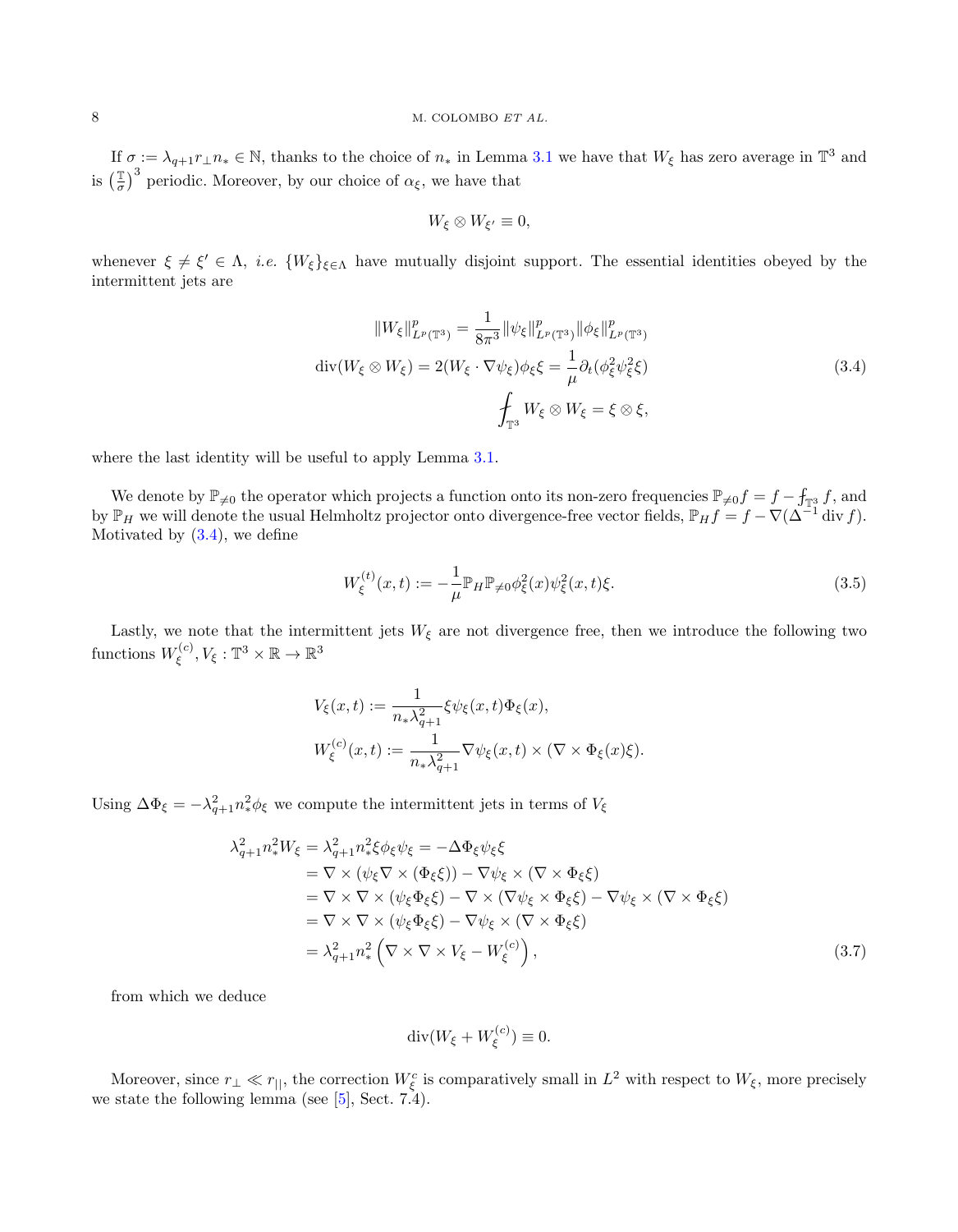<span id="page-8-2"></span>**Lemma 3.3.** For any  $N, M \geq 0$  and  $p \in [1, \infty]$  the following inequalities hold

$$
\|\nabla^N \partial_t^M \psi_{\xi}\|_{L^p} \lesssim r_{||}^{1/p - 1/2} \left(\frac{r_{\perp} \lambda_{q+1}}{r_{||}}\right)^N \left(\frac{r_{\perp} \lambda_{q+1} \mu}{r_{||}}\right)^M \tag{3.8a}
$$

<span id="page-8-1"></span>
$$
\|\nabla^N \phi_{\xi}\|_{L^p} + \|\nabla^N \Phi_{\xi}\|_{L^p} \lesssim r_{\perp}^{2/p-1} \lambda_{q+1}^N
$$
\n(3.8b)

$$
\|\nabla^N\partial_t^M W_{\xi}\|_{L^p} \lesssim r_\perp^{2/p-1} r_{||}^{1/p-1/2} \lambda_{q+1}^N \left(\frac{r_\perp \lambda_{q+1} \mu}{r_{||}}\right)^M \tag{3.8c}
$$

$$
\frac{r_{||}}{r_{\perp}} \|\nabla^N \partial_t^M W_{\xi}^{(c)}\|_{L^p} \lesssim r_{\perp}^{2/p-1} r_{||}^{1/p-1/2} \lambda_{q+1}^N \left(\frac{r_{\perp} \lambda_{q+1} \mu}{r_{||}}\right)^M \tag{3.8d}
$$

$$
\lambda_{q+1}^2 \|\nabla^N \partial_t^M V_{\xi}\|_{L^p} \lesssim r_{\perp}^{2/p-1} r_{||}^{1/p-1/2} \lambda_{q+1}^N \left(\frac{r_{\perp} \lambda_{q+1} \mu}{r_{||}}\right)^M. \tag{3.8e}
$$

The implicit constants are independent of  $\lambda_{q+1}, r_{\perp}, r_{\parallel}, \mu$ .

# 4. Proof of the iterative proposition

Given  $(v_q, p_q, \mathring{R}_q)$  a triple solving the Navier-Stokes-Reynolds system  $(2.3)$  in  $\mathbb{T}^3 \times B_{2s}(t_0)$  satisfying the inductive estimates [\(2.8\)](#page-3-1) and [\(2.9\)](#page-3-2) at step q, we have to construct  $(v_{q+1}, p_{q+1}, \mathring{R}_{q+1})$  which still solves the Navier-Stokes-Reynolds system  $(2.3)$  in  $\mathbb{T}^3 \times B_{2s}(t_0)$  and satisfies the estimates  $(2.8)$  and  $(2.9)$  at step  $q + 1$ and the estimate [\(2.10\)](#page-4-1) holds.

## 4.1. Mollification

In order to avoid a loss of derivatives in the iterative scheme, we replace  $v_q$  by a mollified velocity field  $\tilde{v}_\ell$ . For this purpose we choose a small parameter  $\ell \in (0,1)$  which lies between  $\lambda_q^{-1}$  and  $\lambda_{q+1}^{-1}$  and that satisfies

<span id="page-8-3"></span>
$$
\ell \lambda_q^4 \le \lambda_{q+1}^{-\alpha} \tag{4.1a}
$$

$$
\ell^{-1} \le \lambda_{q+1}^{2\alpha},\tag{4.1b}
$$

where  $0 < \alpha \ll 1$ . This can be done since  $\alpha b > 4$ .

For instance, we may define  $\ell$  as the geometric mean of the two bounds imposed before

$$
\ell = \lambda_{q+1}^{-3\alpha/2} \lambda_q^{-2}.
$$

With this choice we also have that  $\ell \ll s_{q+1}$ . Let  $\{\theta_\ell\}_{\ell>0}$  and  $\{\varphi_\ell\}_{\ell>0}$  be two standard families of Friedrichs mollifiers on  $\mathbb{R}^3$  (space) and  $\mathbb R$  (time) respectively. We define the mollification of  $v_q$  and  $\mathring{R}_q$  in space and time, at length scale  $\ell$  by

<span id="page-8-0"></span>
$$
\overline{v}_{\ell} := (v_q *_x \theta_{\ell}) *_t \varphi_{\ell},
$$
  

$$
\dot{\overline{R}}_{\ell} := (\mathring{R}_q *_x \theta_{\ell}) *_t \varphi_{\ell},
$$

where we possibly extend to 0 the definition of  $v_q$  outside  $B_{2s}(t_0)$ . We have that  $\overline{v}_\ell$  solves

$$
\begin{cases} \n\partial_t \overline{v}_\ell + \operatorname{div}(\overline{v}_\ell \otimes \overline{v}_\ell) + \nabla p_\ell - \nu \Delta \overline{v}_\ell = \operatorname{div}(\mathring{\overline{R}}_\ell + \mathring{\overline{R}}_{com})\\ \n\operatorname{div} \overline{v}_\ell = 0, \n\end{cases} \n\tag{4.2}
$$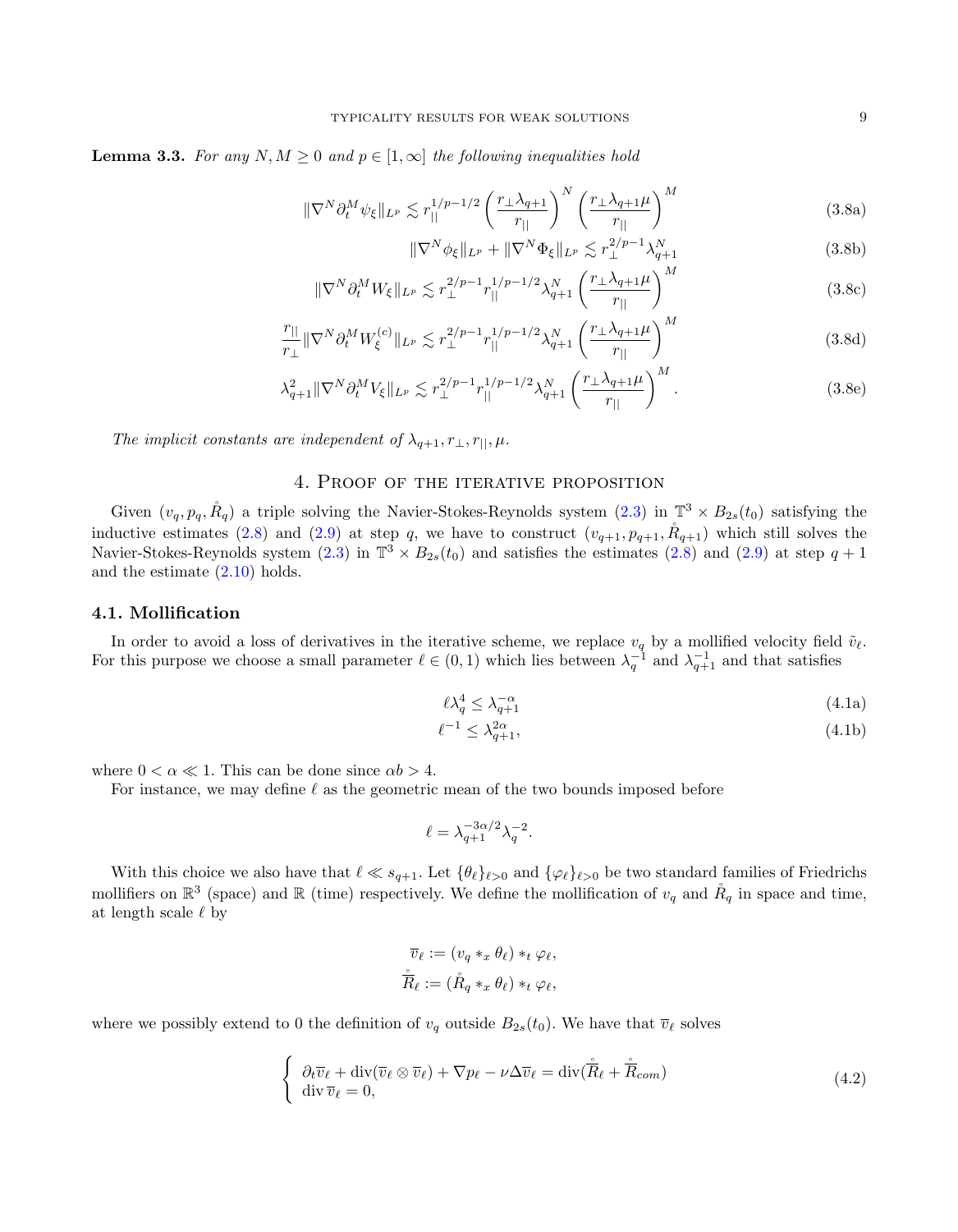where  $\overline{R}_{com}$  is defined by

$$
\hat{\overline{R}}_{com}=(\overline{v}_{\ell}\hat{\otimes}\overline{v}_{\ell})-((v_q\hat{\otimes} v_q)*_x\theta_{\ell})*_t\varphi_{\ell}.
$$

We introduce the following notations  $U_y(I_q) := (t_0 - S_q - y, t_0 + S_q + y)$  and  $\tilde{I}_q := U_{\frac{s_{q+1}}{2}}(I_q)$ . Let  $\eta \in$  $C_c^{\infty}(\tilde{I}_q; \mathbb{R}^+)$  such that

$$
\eta(t) \equiv 1 \text{ for all } t \in I_q,
$$

$$
\|\eta\|_{C^N} \le C\left(\frac{2}{s}\right)^{Nq},
$$

Moreover, we define

$$
\tilde{v}_{\ell} = \eta \overline{v}_{\ell} + (1 - \eta) v_q.
$$

Note that  $\tilde{v}_{\ell}$  satisfies

$$
\mathrm{Supp}_T(\tilde{v}_\ell - v_q) \subset \tilde{I}_q \subset I_{q+1},
$$

that will be crucial in order to guarantee  $(2.9c)$  at step  $q + 1$ .

Moreover, using [\(4.2\)](#page-8-0) and that  $(v_q, p_q, R_q)$  is a Navier–Stokes–Reynolds solution, we have that  $\tilde{v}_\ell$  satisfies

$$
\partial_t \tilde{v}_\ell + \operatorname{div}(\tilde{v}_\ell \otimes \tilde{v}_\ell) - \Delta \tilde{v}_\ell = (\overline{v}_\ell - v_q)\partial_t \eta + \eta(1 - \eta) \operatorname{div}(\overline{v}_\ell \tilde{\otimes} (v_q - \overline{v}_\ell)) + \eta(1 - \eta) \operatorname{div} (v_q \tilde{\otimes} (\overline{v}_\ell - v_q)) + \eta \operatorname{div}(\overline{R}_\ell + \overline{R}_{com}) + (1 - \eta) \operatorname{div}(\mathring{R}_q) - \nabla \pi_\ell,
$$

for some pressure  $\pi_{\ell}$ .

We recall the inverse divergence operator from [\[12\]](#page-22-1).

**Definition 4.1.** We define the Reynolds operator  $\mathcal{R}: C^{\infty}(\mathbb{T}^3; \mathbb{R}^3) \to C^{\infty}(\mathbb{T}^3; \mathbb{R}^3)$  as

$$
\mathcal{R}v:=\frac{1}{4}(\nabla \mathbb{P}_{H}\Delta^{-1}v+(\nabla \mathbb{P}_{H}\Delta^{-1}v)^{T})+\frac{3}{4}(\nabla \Delta^{-1}v+(\nabla \Delta^{-1}v)^{T})-\frac{1}{2}\text{div }(\Delta^{-1}v\text{Id}),
$$

for every smooth v with zero average. If  $v \in C^{\infty}(\mathbb{T}^3; \mathbb{R}^3)$  we define  $\mathcal{R}v := \mathcal{R}(v - f_{\mathbb{T}^3}v)$ .

We have the following

<span id="page-9-0"></span>**Proposition 4.2** ( $\mathcal{R} = \text{div}^{-1}$ ). For any  $v \in C^{\infty}(\mathbb{T}^3; \mathbb{R}^3)$  with zero average we have

- $\mathcal{R}v(x)$  is a symmetric traceless matrix, for each  $x \in \mathbb{T}^3$ ,
- $-$  div  $\mathcal{R}v = v f_{\mathbb{T}^3}v$ ,
- for  $p \in (1, \infty)$ , R can be extended to a continuous operator from L<sup>p</sup> to L<sup>p</sup>,
- for  $p \in (1,\infty)$ ,  $\mathcal{R}\nabla$  can be extended to a continuous operator from  $L^p$  to  $L^p$ .

Using [\(2.9b\)](#page-3-7) and that  $\eta(t) \equiv 1$  on  $I_q$ , we have

$$
(1 - \eta) \operatorname{div}(\mathring{R}_q) \equiv 0.
$$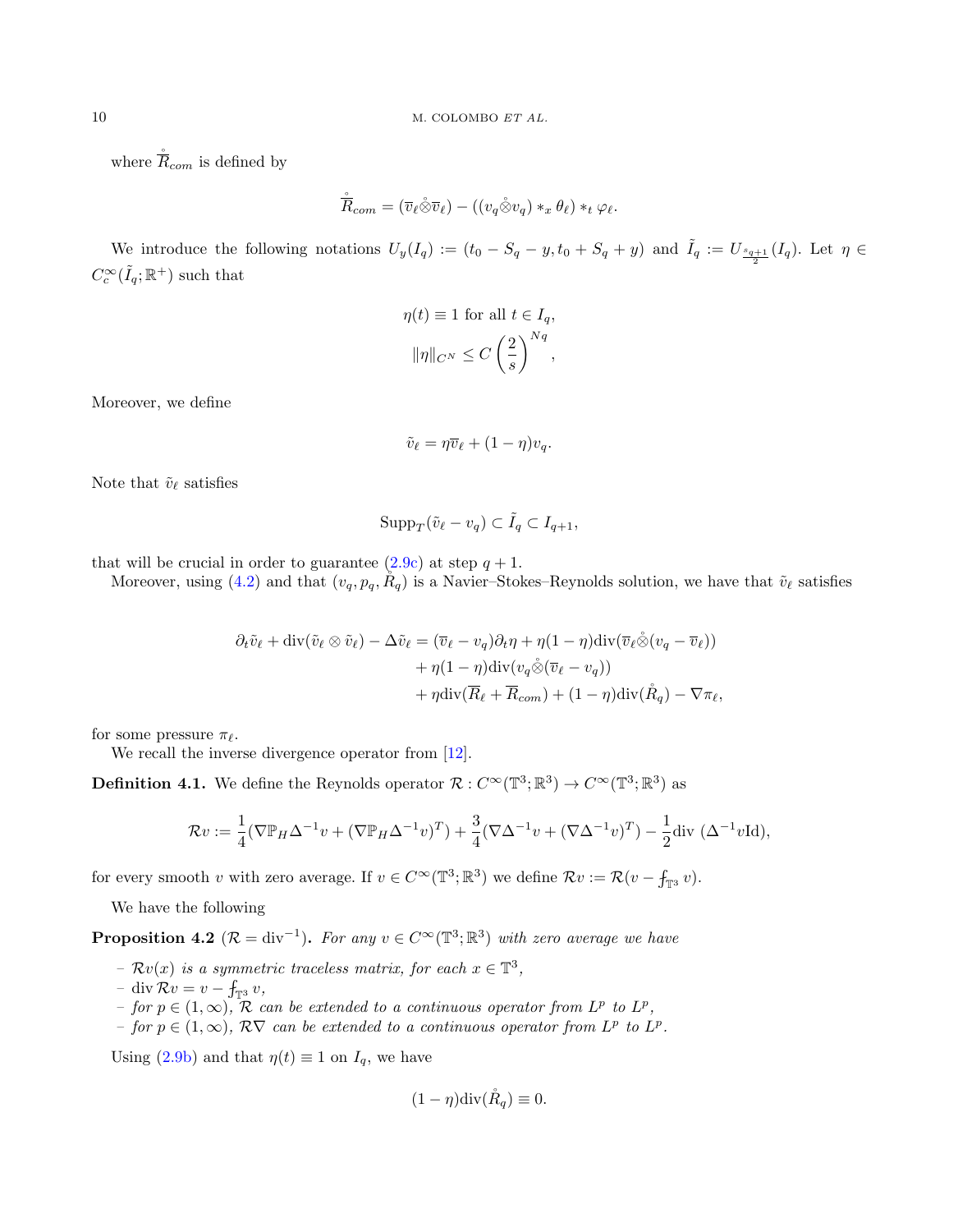Thus  $\tilde{v}_\ell$  solves

$$
\partial_t \tilde{v}_\ell + \operatorname{div}(\tilde{v}_\ell \otimes \tilde{v}_\ell) - \Delta \tilde{v}_\ell + \nabla \pi_\ell = \operatorname{div}(R_\ell + R_{com} + R_{loc}),
$$

where  $R_{\ell} = \eta \hat{\overline{R}}_{\ell}, R_{com} = \eta \hat{\overline{R}}_{com}$  and

$$
R_{loc} := \eta(1-\eta)\overline{v}_{\ell}\hat{\otimes}(v_q - \overline{v}_{\ell}) + \eta(1-\eta)v_q\hat{\otimes}(\overline{v}_{\ell}-v_q) + \mathcal{R}\left((\overline{v}_{\ell}-v_q)\partial_t\eta\right).
$$

A simple bound on  $\overline{v}_{\ell} - v_q$  on  $L_t^{\infty} L^2$  is given by

$$
\|\overline{v}_{\ell} - v_q\|_{L^2} \lesssim \ell \|v_q\|_{C^1} \le \ell \lambda_q^4 \ll \frac{1}{10} \lambda_{q+1}^{-4\zeta} \delta_{q+2},
$$

where the last holds if  $4\zeta + 2\beta b < \alpha$ . Then using the previous bound,  $(2.8a)$  and that  $\|\mathcal{R}\|_{L^2 \to L^2} \lesssim 1$  by Proposition [4.2,](#page-9-0) we have

<span id="page-10-2"></span>
$$
||R_{com}||_{L^1} + ||R_{loc}||_{L^1} \ll \frac{1}{3} \lambda_{q+1}^{-3\zeta} \delta_{q+2},
$$

where we used that  $\lambda_{q+1}^{\zeta} \gg C\left(\frac{2}{s}\right)^q$ , unless to possibly enlarge  $a_0(s,\zeta)$ . Note that we also have the property on the compact supports of the errors

<span id="page-10-1"></span>
$$
Supp(R_{\ell}) \cup Supp(R_{com}) \cup Supp(R_{loc}) \subset \tilde{I}_q \subset I_{q+1}.
$$

The mollified functions satisfy

$$
\|\tilde{v}_{\ell}\|_{C_{x,t}^N(\mathbb{T}^3 \times B_{2s}(t_0))} \lesssim \lambda_q^4 \ell^{-N+1} \lesssim \lambda_q^{-\alpha} \ell^{-N}, \ N \ge 1,
$$
\n(4.3a)

$$
\|\tilde{v}_{\ell}\|_{L^2} \le \|v_q\|_{L^2} + \|v_q - \overline{v}_{\ell}\|_{L^2} \le 2\|v_0\|_{L^2} - \delta_q^{1/2} + \lambda_q^{-\alpha},\tag{4.3b}
$$

$$
\|\tilde{v}_{\ell} - v_q\|_{L^2} \lesssim \ell \lambda_q^4 \le \lambda_{q+1}^{-\alpha},\tag{4.3c}
$$

$$
||R_{\ell}||_{L^{1}} \leq \lambda_q^{-3\zeta} \delta_{q+1},\tag{4.3d}
$$

$$
||R_{\ell}||_{C_{x,t}^{N}} \lesssim \lambda_q^{-3\zeta} \delta_{q+1} \ell^{-4-N}, \ N \ge 0.
$$
 (4.3e)

We are now ready to go to the perturbation step, in which we will add a small perturbation to  $\tilde{v}_\ell$  in order to cancel the bigger error  $R_\ell$  proving [\(2.8b\)](#page-3-4), [\(2.9b\)](#page-3-7) and satisfying all the other estimates [\(2.8\)](#page-3-1), [\(2.9\)](#page-3-2) and [\(2.10\)](#page-4-1).

## 4.2. Amplitudes

Here we define the amplitudes of the perturbation, namely the functions needed to apply Lemma [3.1](#page-5-1) and cancel the Reynolds error  $R_{\ell}$ . We define  $\chi : \mathbb{R}^+ \to \mathbb{R}^+$ , a smooth function such that

<span id="page-10-0"></span>
$$
\chi(z) := \begin{cases} 1 & \text{if} \quad 0 \le z \le 1 \\ z & \text{if} \quad z \ge 2 \end{cases}
$$

and  $z \leq 2\chi(z) \leq 4z$  for  $z \in (1,2)$  and  $\chi(z) \geq 1$  for all  $z \in [0,\infty)$ . We define for all  $t \in I_0 = [t_0 - \frac{s}{2}, t_0 + \frac{s}{2}]$ 

$$
\overline{\rho}(t) := \frac{1}{3 \int_{\mathbb{T}^3} \chi\left(\frac{|R_{\ell}(x,t)| 4\lambda_q^{\zeta} \delta_1}{\delta_{q+1}}\right) dx} \left(e(t) - \int_{\mathbb{T}^3} |\tilde{v}_{\ell}(x,t)|^2 dx - \frac{\delta_{q+2}}{2}\right)
$$
(4.4)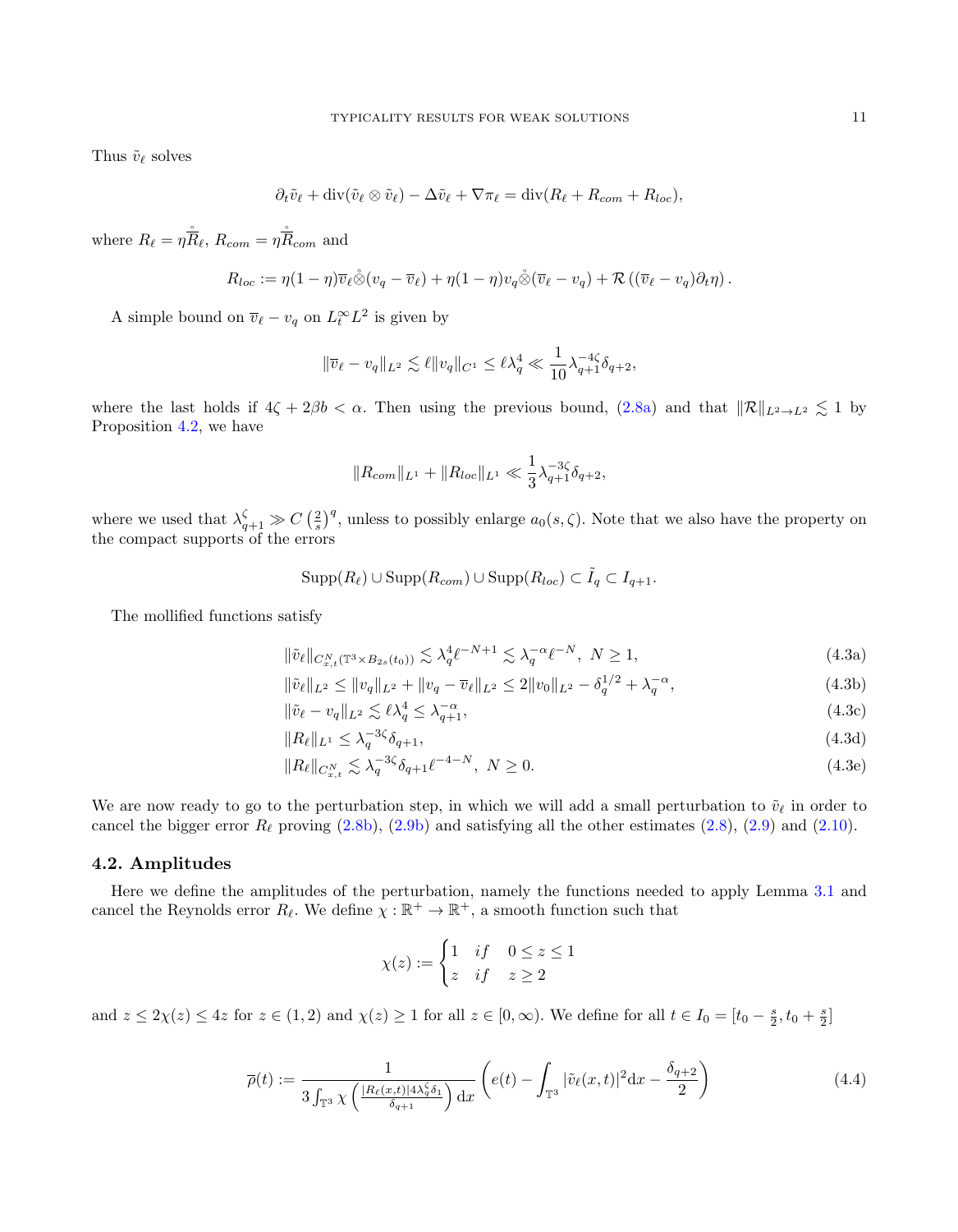and with a little abuse of notation we define

$$
\overline{\rho}(t) := \overline{\rho}\left(t_0 + \frac{s}{2}\right) \text{ for all } t > t_0 + \frac{s}{2},
$$
  

$$
\overline{\rho}(t) := \overline{\rho}\left(t_0 - \frac{s}{2}\right) \text{ for all } t < t_0 - \frac{s}{2}.
$$

Now, we consider another local cut-off in time  $\tilde{\eta} \in C_c^{\infty}(I_{q+1}; \mathbb{R}^+)$  such that

$$
\tilde{\eta}(t) \equiv 1 \text{ for all } t \in \tilde{I}_q,
$$

$$
\|\tilde{\eta}\|_{C^N} \le C\left(\frac{2}{s}\right)^{Nq},
$$

and we define

$$
\rho(x,t) := \tilde{\eta}^2(t)\overline{\rho}(t)\chi\left(\frac{|R_{\ell}(x,t)|4\lambda_q^{\zeta}\delta_1}{\delta_{q+1}}\right).
$$
\n(4.5)

Lemma 4.3. The following estimates hold

$$
\frac{\delta_{q+1}}{\delta_1 \lambda_q^{\zeta}} \le \overline{\rho}(t) \le \frac{\epsilon_1 \delta_{q+1}}{\delta_1},\tag{4.6}
$$

<span id="page-11-5"></span><span id="page-11-4"></span><span id="page-11-3"></span><span id="page-11-2"></span>
$$
\left| \frac{R_{\ell}(x,t)}{\rho(x,t)} \right| \le \frac{1}{2},\tag{4.7}
$$

$$
\|\rho\|_{L^{1}} \le 16\pi^{3}\epsilon_{1}\frac{\delta_{q+1}}{\delta_{1}}.\tag{4.8}
$$

Proof. Note that

<span id="page-11-0"></span>
$$
\left| \|v_q\|_{L^2}^2 - \|\tilde{v}_\ell\|_{L^2}^2 \right| \le \|v_q - \tilde{v}_\ell\|_{L^2} \|v_q + \tilde{v}_\ell\|_{L^2} \lesssim \ell \|v_q\|_{C^1} \|v_q\|_{L^2} \lesssim \ell \lambda_q^4 \le \lambda_q^{-\zeta} \delta_{q+1},\tag{4.9}
$$

where in the last inequality we used that  $2\beta + \frac{\zeta}{b} < \alpha$ . Moreover, thanks to the construction of  $\chi$  and [\(2.8b\)](#page-3-4) we have

<span id="page-11-1"></span>
$$
(2\pi)^3 \le \int_{\mathbb{T}^3} \chi \left( \frac{|R_{\ell}(x,t)| 4\lambda_q^{\zeta} \delta_1}{\delta_{q+1}} \right) dx \le 2(2\pi)^3. \tag{4.10}
$$

Thus, thanks to  $(2.9a)$ ,  $(4.9)$  and  $(4.10)$  we get

$$
\overline{\rho}(t) \leq \frac{1}{3 \cdot (2\pi)^3} \left( e(t) - \int_{\mathbb{T}^3} |v_q(x,t)|^2 dx \right) + \frac{1}{3 \cdot (2\pi)^3} \left( \int_{\mathbb{T}^3} |v_q(x,t)|^2 dx - \int_{\mathbb{T}^3} |\tilde{v}_{\ell}(x,t)|^2 dx - \frac{\delta_{q+2}}{2} \right)
$$
  

$$
\leq \frac{1}{3 \cdot (2\pi)^3} \left( 2 \frac{\delta_{q+1} \epsilon_1}{\delta_1} \right) \leq \frac{\epsilon_1 \delta_{q+1}}{\delta_1}.
$$

and similarly

$$
\overline{\rho}(t) \ge \frac{1}{6 \cdot (2\pi)^3} \left( e(t) - \int_{\mathbb{T}^3} |v_q(x,t)|^2 dx \right) + \frac{1}{6 \cdot (2\pi)^3} \left( \int_{\mathbb{T}^3} |v_q(x,t)|^2 dx - \int_{\mathbb{T}^3} |\tilde{v}_{\ell}(x,t)|^2 dx - \frac{\delta_{q+2}}{2} \right)
$$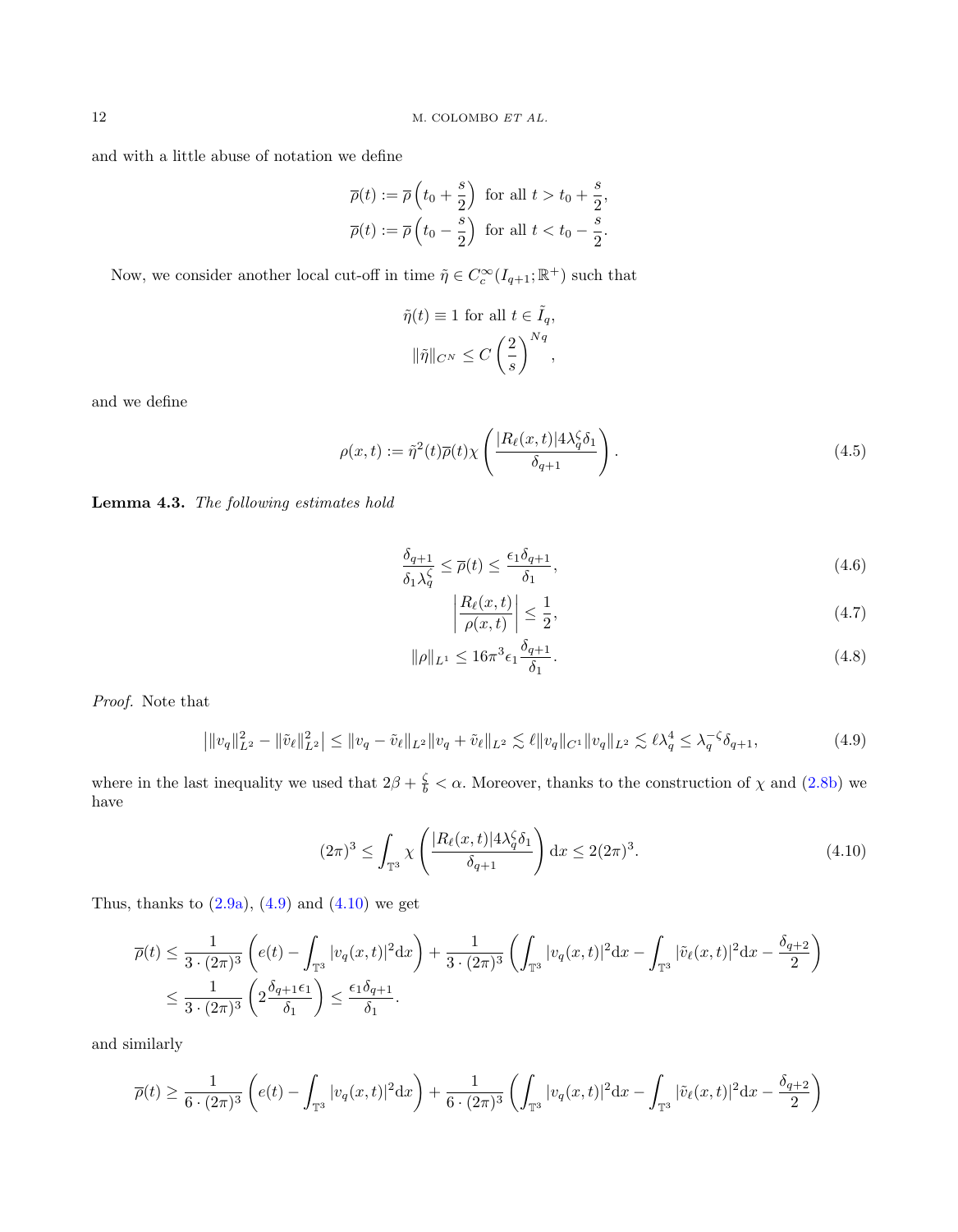$$
\geq \frac{1}{6\cdot (2\pi)^3}\left(\frac{\delta_{q+1}}{\delta_1\lambda_q^{\zeta/2}}-\frac{\delta_{q+1}}{\lambda_q^\zeta}-\frac{\delta_{q+2}}{2}\right)\geq \frac{\delta_{q+1}}{\delta_1\lambda_q^\zeta},
$$

where the last holds if we choose  $a_0(\zeta)$  sufficiently large. Thus [\(4.6\)](#page-11-2) holds.

The proof of [\(4.7\)](#page-11-3) follows from the following computation, observing that  $\text{Supp}_T(R_\ell) \subset \tilde{I}_q$ ,  $\tilde{\eta}(t) \equiv 1$  for all  $t \in \tilde{I}_q$  and that  $\chi(z) \geq z/2$  for all  $z \geq 0$ 

$$
\left|\frac{R_{\ell}(x,t)}{\rho(x,t)}\right| \leq \frac{|R_{\ell}(x,t)|}{\overline{\rho}(t)\frac{|R_{\ell}(x,t)|}{2\delta_{q+1}} 4\lambda_q^{\zeta} \delta_1} = \frac{\delta_{q+1}}{2\overline{\rho}(t)\lambda_q^{\zeta} \delta_1} \leq 1/2.
$$

We conclude the proof by estimating

$$
\int_{\mathbb{T}^3} |\rho(x,t)| \mathrm{d}x \le \int_{\frac{|R_{\ell}(x,t)| 4\lambda_{\theta}^{\zeta} \delta_1}{\delta_{q+1}}} |\rho(x,t)| \mathrm{d}x + \int_{\frac{|R_{\ell}(x,t)| 4\lambda_{\theta}^{\zeta} \delta_1}{\delta_{q+1}}} |\rho(x,t)| \mathrm{d}x
$$
\n
$$
\le 8\pi^3 \left( \delta_{q+1} \frac{\epsilon_1}{\delta_1} \right) + \int_{\mathbb{T}^3} |8\lambda_{q}^{\zeta} \epsilon_1 R_{\ell}| \mathrm{d}x
$$
\n
$$
\le 8\pi^3 \left( \delta_{q+1} \frac{\epsilon_1}{\delta_1} \right) + 8\epsilon_1 \lambda_{q}^{2\zeta} \|R_{\ell}\|_{L^1}
$$
\n
$$
\le 8\pi^3 \epsilon_1 \left( \frac{1}{\delta_1} + \lambda_{q}^{-\zeta} \right) \delta_{q+1} \le 16\pi^3 \epsilon_1 \frac{\delta_{q+1}}{\delta_1}.
$$

We can now define the amplitudes functions  $a_{\xi}: \mathbb{T}^3 \times (0,T) \to \mathbb{R}$  as

$$
a_{\xi}(x,t) := a_{\xi,q+1}(x,t) := \rho^{1/2}(x,t)\gamma_{\xi}\left(Id - \frac{R_{\ell}(x,t)}{\rho(x,t)}\right),\tag{4.11}
$$

where  $\gamma_\xi$  are defined in Lemma [3.1,](#page-5-1) hence we also get the identity

$$
\rho(x,t)Id - R_{\ell}(x,t) = \sum_{\xi \in \Lambda} a_{\xi}^{2}(x,t)\xi \otimes \xi.
$$
\n(4.12)

<span id="page-12-1"></span>Lemma 4.4. The following estimates hold

$$
||a_{\xi}||_{L^{2}} \le \frac{\delta_{q+1}^{1/2}}{2C_{0}|\Lambda|} \frac{\epsilon}{4\pi\delta_{1}^{1/2}},
$$
\n(4.13)

$$
||a_{\xi}||_{C_{x,t}^{N}} \lesssim \ell^{-8-5N},\tag{4.14}
$$

where  $C_0$  is the universal constant for which Lemma [A.3](#page-21-0) holds. Proof. We define

$$
\rho_1(x,t) := \overline{\rho}(t)\chi\left(\frac{|R_{\ell}(x,t)|4\lambda_q^{\zeta}\delta_1}{\delta_{q+1}}\right),\,
$$

<span id="page-12-0"></span> $\Box$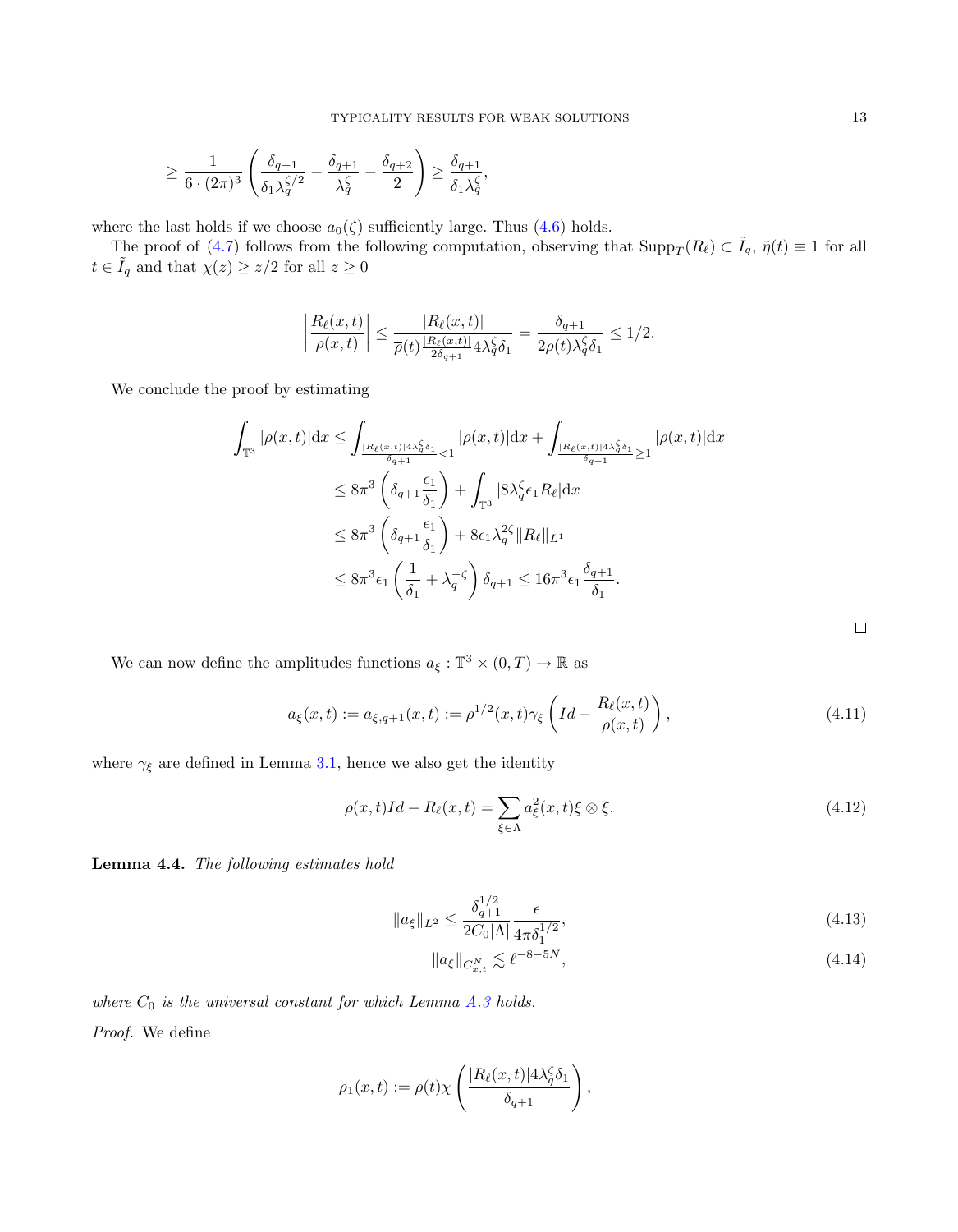$$
\overline{a}_{\xi}(x,t) := \rho_1^{1/2}(x,t)\gamma_{\xi}\left(Id - \frac{R_{\ell}(x,t)}{\rho(x,t)}\right),
$$
  

$$
a_{\xi}(x,t) = \tilde{\eta}(t)\overline{a}_{\xi}(x,t).
$$

The first estimate follows from [\(4.8\)](#page-11-4) and the definition of  $\epsilon_1$ 

$$
\|a_{\xi}\|_{L^{2}} \leq \|\rho\|_{L^{1}}^{1/2} \|\gamma_{\xi}\|_{C^{0}} \|\tilde{\eta}\|_{C^{0}} \leq \left(16\pi^{3}\delta_{q+1}\frac{\epsilon_{1}}{\delta_{1}}\right)^{1/2} \|\gamma_{\xi}\|_{C^{0}} \leq \frac{\delta_{q+1}^{1/2}}{2C_{0}|\Lambda|}\frac{\epsilon}{4\pi\delta_{1}^{1/2}}.
$$

We prove the second estimate. We introduce the notation  $\tilde{\gamma}_{\xi}(x,t) := \gamma_{\xi} \left( \text{Id} - \frac{R_{\ell}(x,t)}{\rho(x,t)} \right)$  and thanks to Proposition [A.2](#page-21-1) we have

$$
\|\overline{a}_{\xi}\|_{C^N_{x,t}} \lesssim \|\rho_1^{1/2}\|_{C^N} \|\tilde{\gamma}_{\xi}\|_{C^0} + \|\rho_1^{1/2}\|_{C^0} \|\tilde{\gamma}_{\xi}\|_{C^N}.
$$

We now estimate every piece. Using Proposition [A.1](#page-21-2) and  $(2.9a)$ 

$$
\|\overline{\rho}\|_{C_t^N} \lesssim \ell^{-5N}.
$$

Thanks to the previous inequality, Proposition [A.1](#page-21-2) and Proposition [A.2](#page-21-1) we get

$$
\|\rho_1\|_{C^N_{x,t}} \lesssim \ell^{-4-5N}.\tag{4.15}
$$

Using Proposition [A.1,](#page-21-2) estimate [\(4.3e\)](#page-10-0), the previous estimate and that  $\rho$  is bounded from below by  $\frac{\delta_{q+1}}{\delta_1 \lambda_q^{\zeta}}$ , we have

$$
\|\tilde{\gamma}_{\xi}\|_{C^N}\lesssim \left\|\frac{R_{\ell}}{\rho}\right\|_{C^N}\lesssim \ell^{-8-5N}
$$

and using also that  $\frac{\delta_{q+1}}{\delta_1 \lambda_q^{\zeta}} \geq \ell$  (choosing  $\zeta = \zeta(\alpha)$  sufficiently small), we have

$$
\|\rho_1^{1/2}\|_{C^N_{x,t}} \lesssim \ell^{-5-5N}.
$$

Hence

$$
\|\overline{a}_{\xi}\|_{C^N_{x,t}}\lesssim \ell^{-8-5N}.
$$

Moreover, by applying Proposition [A.2](#page-21-1) we get

$$
\|a_\xi\|_{C^N_{x,t}} \lesssim \|\overline{a}_\xi\|_{C^N_{x,t}} \|\tilde{\eta}\|_{C^0} + \|\tilde{\eta}\|_{C^N} \|\overline{a}_\xi\|_{C^0_{x,t}} \lesssim \|\overline{a}_\xi\|_{C^N_{x,t}},
$$

since  $s_{q+1}^{-1} \ll \lambda_q \ll \ell^{-1}$ , up to enlarge  $a_0(s, \alpha)$ .

 $\Box$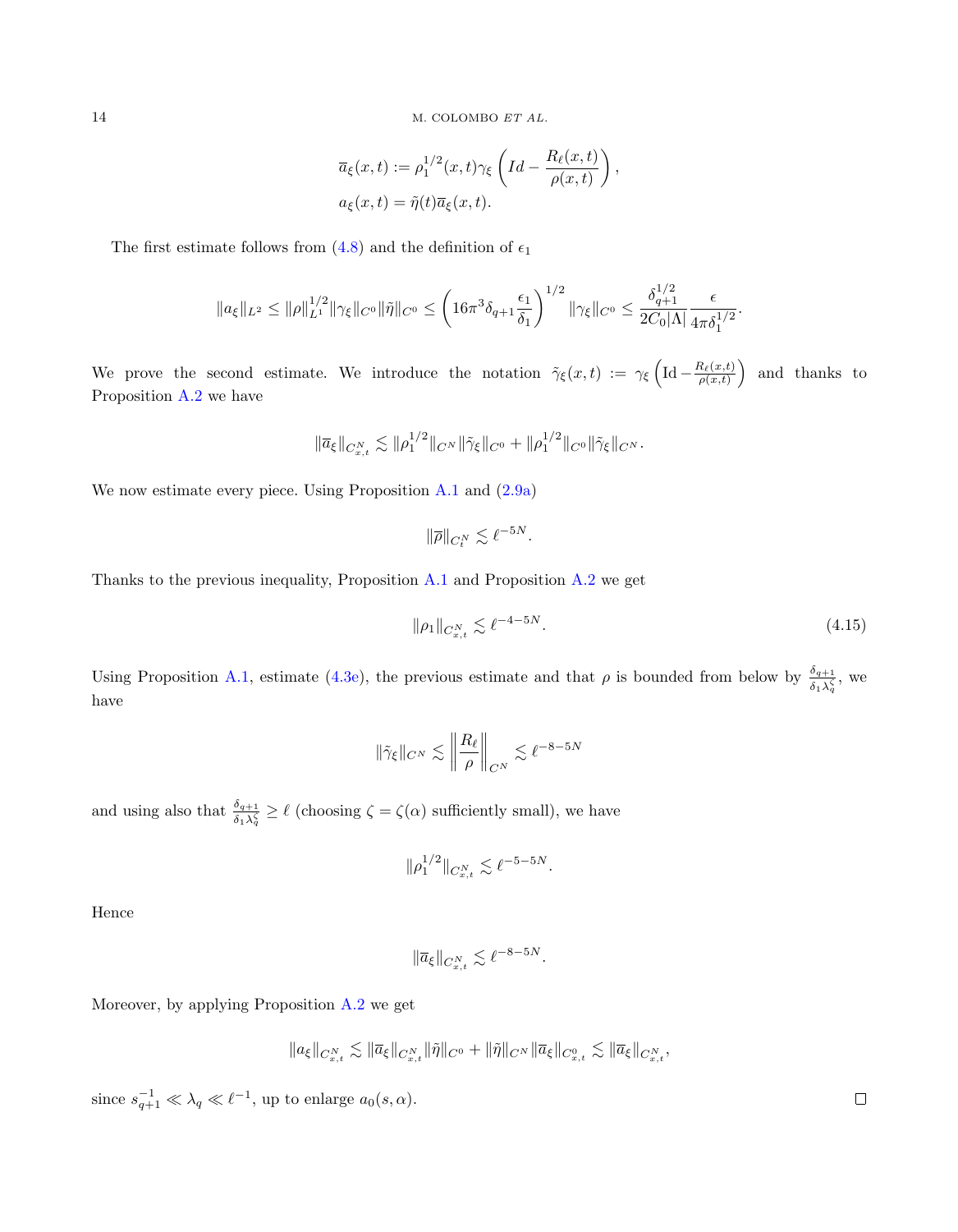# 4.3. Principal part of the perturbation, incompressibility and temporal correctors

The principal part of  $w_{q+1}$  is defined as

<span id="page-14-0"></span>
$$
w_{q+1}^{(p)} := \sum_{\xi \in \Lambda} a_{\xi} W_{\xi}.
$$
\n(4.16)

The incompressibility corrector  $w_{q+1}^{(c)}$ , that we define in order to have the incompressibility of  $w_{q+1}$ , is defined as

$$
w_{q+1}^{(c)} := \sum_{\xi \in \Lambda} \nabla \times (\nabla a_{\xi} \times V_{\xi}) + \nabla a_{\xi} \times \nabla \times V_{\xi} + a_{\xi} W_{\xi}^{(c)}.
$$

Note that

$$
w_{q+1}^{(p)} + w_{q+1}^{(c)} = \sum_{\xi \in \Lambda} \nabla \times \nabla \times (a_{\xi} V_{\xi}),
$$
  

$$
\operatorname{div}(w_{q+1}^{(p)} + w_{q+1}^{(c)}) = 0,
$$

where the first equation follows from a direct computation similar to [\(3.7\)](#page-7-1) with amplitudes functions

$$
a_{\xi}W_{\xi} = a_{\xi}\nabla \times \nabla \times V_{\xi} - a_{\xi}W_{\xi}^{(c)}
$$
  
=  $\nabla \times (a_{\xi}\nabla \times V_{\xi}) - \nabla a_{\xi} \times (\nabla \times V_{\xi}) - a_{\xi}W_{\xi}^{(c)}$   
=  $\nabla \times \nabla \times (a_{\xi}V_{\xi}) - \nabla \times (\nabla a_{\xi} \times V_{\xi}) - \nabla a_{\xi} \times (\nabla \times V_{\xi}) - a_{\xi}W_{\xi}^{(c)}$ .

Moreover, we introduce a temporal corrector similar to [\(3.5\)](#page-7-2) with amplitude functions

$$
w_{q+1}^{(t)} := -\frac{1}{\mu} \sum_{\xi \in \Lambda} \mathbb{P}_H \mathbb{P}_{\neq 0} \left( a_{\xi}^2 \phi_{\xi}^2 \psi_{\xi}^2 \xi \right).
$$
 (4.17)

Note that  $w_{q+1}^{(t)}$  satisfies

$$
\partial_t w_{q+1}^{(t)} + \sum_{\xi \in \Lambda} \mathbb{P}_{\neq 0} \left( a_{\xi}^2 \operatorname{div}(W_{\xi} \otimes W_{\xi}) \right)
$$
\n
$$
= -\frac{1}{\mu} \sum_{\xi \in \Lambda} \mathbb{P}_H \mathbb{P}_{\neq 0} \partial_t \left( a_{\xi}^2 \phi_{\xi}^2 \psi_{\xi}^2 \xi \right) + \frac{1}{\mu} \sum_{\xi \in \Lambda} \mathbb{P}_{\neq 0} \left( a_{\xi}^2 \partial_t \left( \phi_{\xi}^2 \psi_{\xi}^2 \xi \right) \right)
$$
\n
$$
= \underbrace{\left( \mathrm{Id} - \mathbb{P}_H \right) \frac{1}{\mu} \sum_{\xi \in \Lambda} \mathbb{P}_{\neq 0} \partial_t \left( a_{\xi}^2 \phi_{\xi}^2 \psi_{\xi}^2 \xi \right) - \frac{1}{\mu} \sum_{\xi \in \Lambda} \mathbb{P}_{\neq 0} \left( \partial_t a_{\xi}^2 \left( \phi_{\xi}^2 \psi_{\xi}^2 \xi \right) \right) .
$$
\n
$$
=:\nabla P_{q+1}
$$

From this computation and the identity [\(4.12\)](#page-12-0), it follows that

$$
\operatorname{div}(w_{q+1}^{(p)} \otimes w_{q+1}^{(p)} + R_{\ell}) + \partial_t w_{q+1}^{(t)} = \sum_{\xi \in \Lambda} \operatorname{div} \left( a_{\xi}^{2} \mathbb{P}_{\neq 0} \left( W_{\xi} \otimes W_{\xi} \right) \right) + \nabla \rho + \partial_t w_{q+1}^{(t)}
$$

$$
= \sum_{\xi \in \Lambda} \mathbb{P}_{\neq 0} \left( \nabla a_{\xi}^{2} \mathbb{P}_{\neq 0} \left( W_{\xi} \otimes W_{\xi} \right) \right) + \nabla \rho + \sum_{\xi \in \Lambda} \mathbb{P}_{\neq 0} \left( a_{\xi}^{2} \operatorname{div} \left( W_{\xi} \otimes W_{\xi} \right) \right) + \partial_t w_{q+1}^{(t)}
$$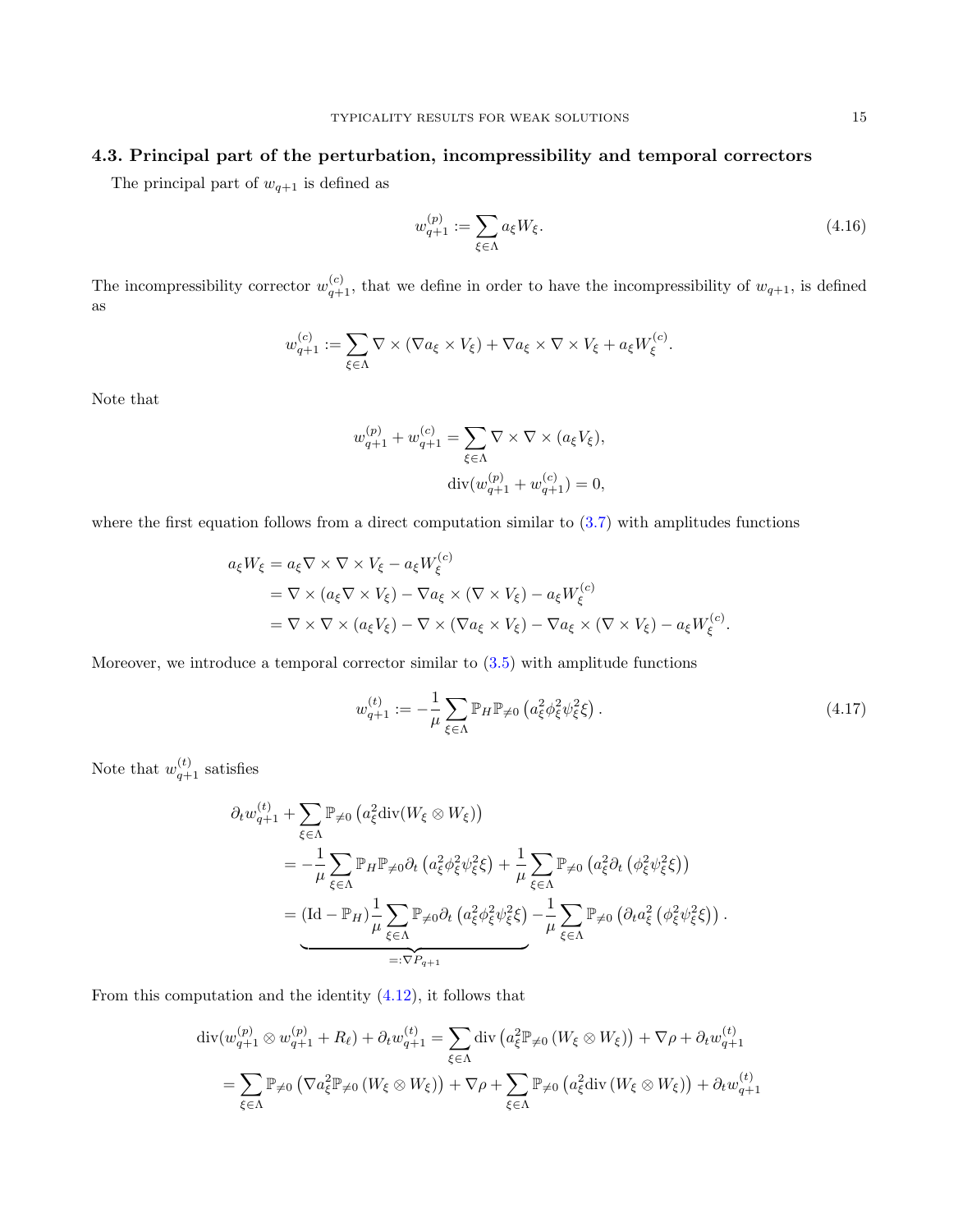$$
= \sum_{\xi \in \Lambda} \mathbb{P}_{\neq 0} \left( \nabla a_{\xi}^{2} \mathbb{P}_{\neq 0} \left( W_{\xi} \otimes W_{\xi} \right) \right) + \nabla \rho + \nabla P_{q+1} - \frac{1}{\mu} \sum_{\xi \in \Lambda} \mathbb{P}_{\neq 0} \left( \partial_{t} a_{\xi}^{2} \left( \phi_{\xi}^{2} \psi_{\xi}^{2} \xi \right) \right). \tag{4.18}
$$

## 4.4. The velocity increment and proof of the inductive estimates

We now define the total increment

$$
w_{q+1} := w_{q+1}^{(p)} + w_{q+1}^{(c)} + w_{q+1}^{(t)}
$$
\n
$$
(4.19)
$$

and the new vector field is then given by

<span id="page-15-2"></span>
$$
v_{q+1} := \tilde{v}_{\ell} + w_{q+1}.
$$
\n(4.20)

In this section we verify that the inductive estimates [\(2.8\)](#page-3-1) hold with q replaced by  $q + 1$ , and that [\(2.10\)](#page-4-1) is satisfied.

# 4.4.1. Proof of [\(2.10\)](#page-4-1)

We want to apply Lemma [A.3](#page-21-0) in  $L^2$  with  $f = a_{\xi}$  and  $g_{\sigma} = W_{\xi}$ , which is by construction  $\left(\frac{\pi}{\sigma}\right)$  $\left(\frac{\mathbb{T}}{\sigma}\right)^3$  -periodic with  $\sigma \sim \lambda_{q+1} r_\perp$ , where  $\sim$  means up to a constant depending only on  $n_*$  and  $\xi \in \Lambda$ . For this purpose, note that by  $(4.4)$  we get

<span id="page-15-1"></span><span id="page-15-0"></span>
$$
||D^j a_{\xi}||_{L^2} \le \frac{\delta_{q+1}^{1/2}}{2C_0|\Lambda|} \frac{\epsilon}{4\pi\delta_1^{1/2}} \ell^{-13j},
$$

and thus we can take  $C_f = \frac{\delta_{q+1}^{1/2}}{2C_0|\Lambda|} \frac{\epsilon}{4\pi\delta_1^{1/2}}$ . By conditions on  $\ell$  we have  $\ell^{-13} \leq \lambda_{q+1}^{26\alpha}$ , whereas by [\(3.2\)](#page-6-0) we have that  $\lambda_{q+1}r_{\perp} = \left(\frac{\lambda_{q+1}}{2\pi}\right)^{1/7}$ . Thus, since  $\alpha < \frac{1}{7\cdot 70}$  and a is huge, Lemma [A.3](#page-21-0) is applicable. Combining the resulting estimate with the normalization  $||W_{\xi}||_{L^2} = 1$  we obtain

$$
||w_{q+1}^{(p)}||_{L^2} \le \sum_{\xi \in \Lambda} \frac{C_0 \delta_{q+1}^{1/2}}{2C_0 |\Lambda|} \frac{\epsilon}{4\pi \delta_1^{1/2}} ||W_{\xi}||_{L^2} \le \frac{\epsilon}{4\pi \delta_1^{1/2}} \frac{1}{2} \delta_{q+1}^{1/2}.
$$
 (4.21)

For the correctors  $w_{q+1}^{(c)}$  and  $w_{q+1}^{(t)}$  we can use rougher estimates since they are considerably smaller than  $w_{q+1}^{(p)}$ . The following estimates are consequence of Proposition [4.2,](#page-9-0) estimates [\(3.2\)](#page-6-0), [\(3.8\)](#page-8-1) and Lemma [4.4](#page-12-1)

$$
||w_{q+1}^{(p)}||_{L^{p}} \lesssim \sum_{\xi \in \Lambda} ||a_{\xi}||_{C^{0}} ||W_{\xi}||_{L^{p}} \lesssim \ell^{-8} r_{\perp}^{2/p-1} r_{||}^{1/p-1/2}
$$
\n(4.22a)

$$
||w_{q+1}^{(c)}||_{L^{p}} \lesssim \sum_{\xi \in \Lambda} ||a_{\xi}||_{C^{2}} ||V_{\xi}||_{W^{1,p}} + ||a_{\xi}||_{C^{0}} ||W_{\xi}^{(c)}||_{L^{p}}
$$
  

$$
\lesssim \ell^{-18} r_{\perp}^{2/p-1} r_{||}^{1/p-1/2} \lambda_{q+1}^{-1} + \ell^{-8} r_{\perp}^{2/p-1} r_{||}^{1/p-1/2} \frac{r_{\perp}}{r_{||}}
$$
  

$$
\lesssim \ell^{-18} r_{\perp}^{2/p-1} r_{||}^{1/p-1/2} \lambda_{q+1}^{-2/7}
$$
 (4.22b)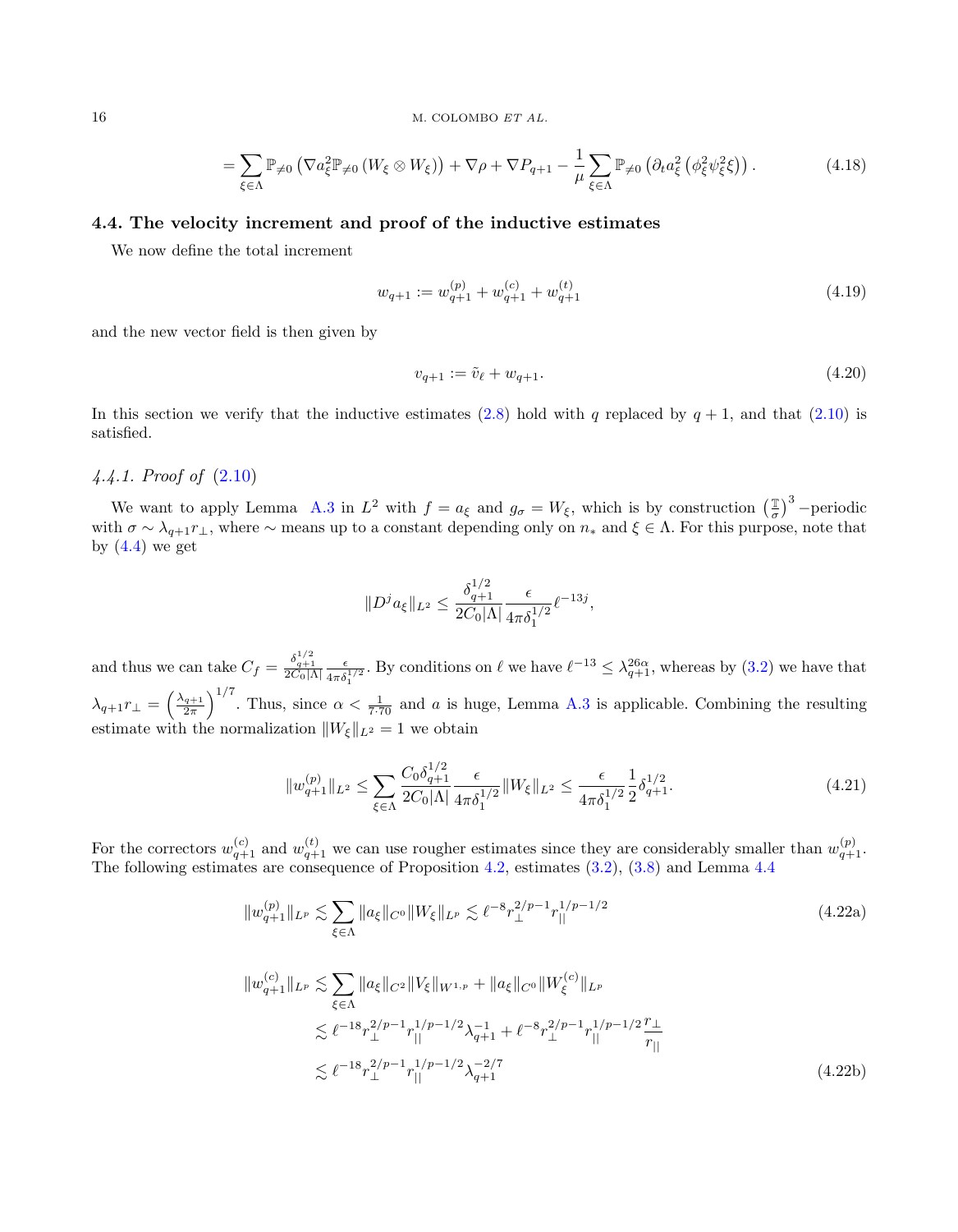TYPICALITY RESULTS FOR WEAK SOLUTIONS 17

$$
||w_{q+1}^{(t)}||_{L^{p}} \lesssim \mu^{-1} \sum_{\xi \in \Lambda} ||a_{\xi}||_{C^{0}}^{2} ||\phi_{\xi}||_{L^{2}p}^{2} ||\psi_{\xi}||_{L^{2}p}^{2} \lesssim \ell^{-16} r_{\perp}^{2/p-2} r_{||}^{1/p-1} \mu^{-1}
$$
  

$$
\lesssim \ell^{-16} r_{\perp}^{2/p-1} r_{||}^{1/p-1/2} \lambda_{q+1}^{-1/7},
$$
 (4.22c)

where in the last inequality we used also the continuity of  $\mathbb{P}_H$  in  $L^p$  (for any  $1 < p < \infty$ ) and the fact that  $\|\phi_{\xi}^{2}\psi_{\xi}^{2}\|_{L^{p}} = \|\phi_{\xi}^{2}\|_{L^{p}} \|\psi_{\xi}^{2}\|_{L^{p}},$  thanks to Fubini.

Combining  $(4.21)$ , with the last two estimates of  $(4.22)$  for  $p = 2$ , and using  $(3.2)$ , we obtain for a constant  $C > 0$  (which is independent of q) that<sup>[3](#page-16-0)</sup>

$$
||w_{q+1}||_{L^2} \le \left(\frac{\epsilon}{4\pi\delta_1^{1/2}}\frac{1}{2}\delta_{q+1}^{1/2} + C\ell^{-18}\frac{r_\perp}{r_{||}} + C\ell^{-16}\lambda_{q+1}^{-1/7}\right) \le \frac{\epsilon}{4\pi\delta_1^{1/2}}\left(\frac{\delta_{q+1}^{1/2}}{2} + C\lambda_{q+1}^{36\alpha-2/7} + C\lambda_{q+1}^{32\alpha-1/7}\right) \le \frac{3}{4}\frac{\epsilon}{4\pi\delta_1^{1/2}}\delta_{q+1}^{1/2}.
$$

Moreover from  $(4.3)$ , by choosing  $a_0$  sufficiently large we get

$$
||v_{q+1} - v_q||_{L^2} \le ||w_{q+1}||_{L^2} + ||\tilde{v}_{\ell} - v_q||_{L^2} \le \frac{\epsilon}{4\pi\delta_1^{1/2}}\delta_{q+1}^{1/2},
$$

thus  $(2.10)$  is satisfied.

# 4.4.2. Proof of [\(2.8a\)](#page-3-8)

The bound [\(2.8a\)](#page-3-8) follows easily from and the previous estimates (if  $q \neq 0$ )

$$
||v_{q+1}||_{L^2} = ||v_{q+1} - v_q + v_q||_{L^2} \le ||v_q||_{L^2} + ||v_{q+1} - v_q||_{L^2}
$$
  
\n
$$
\le 2||v_0||_{L^2} - \frac{\epsilon}{4\pi} \delta_q^{1/2} + \frac{\epsilon}{\delta_1^{1/2} 4\pi} \delta_{q+1}^{1/2} \le 2||v_0||_{L^2} - \frac{\epsilon}{4\pi} \delta_{q+1}^{1/2},
$$

where in the last inequality we have used that a is taken sufficiently large and  $b \gg 1$ . If  $q = 0$ , then [\(2.8a\)](#page-3-8) is trivial.

4.4.3. Proof of [\(2.9c\)](#page-3-6)

The property  $(2.9c)$  is verified since

$$
v_{q+1} - v_q = \tilde{v}_{\ell} - v_q + w_{q+1}
$$

and  $\text{Supp}_T(\tilde{v}_\ell - v_q) \subset \text{Supp}_T \eta \subset I_{q+1}$ ,  $\text{Supp}_T w_{q+1} \subset \text{Supp}_T a_{\xi} \subset \text{Supp}_T \tilde{\eta} \subset I_{q+1}$ .

# 4.4.4. Proof of [\(2.8c\)](#page-3-9)

Taking either a spatial or a temporal derivative, using Lemma [3.3,](#page-8-2) Lemma [4.4,](#page-12-1) [\(3.2\)](#page-6-0) and [\(4.1\)](#page-8-3), we have

$$
\|w^{(p)}_{q+1}\|_{C^1_{x,t}} \lesssim \|a_{\xi}\|_{C^1_{x,t}} \|W_{\xi}\|_{C^0_{x,t}} + \|a_{\xi}\|_{C^0_{x,t}} \|W_{\xi}\|_{C^1_{x,t}}
$$

<span id="page-16-0"></span><sup>&</sup>lt;sup>3</sup>In the last inequality, we have implicitly used that  $\alpha < 1/(7 \cdot 74)$  and  $a_0$  be sufficiently large.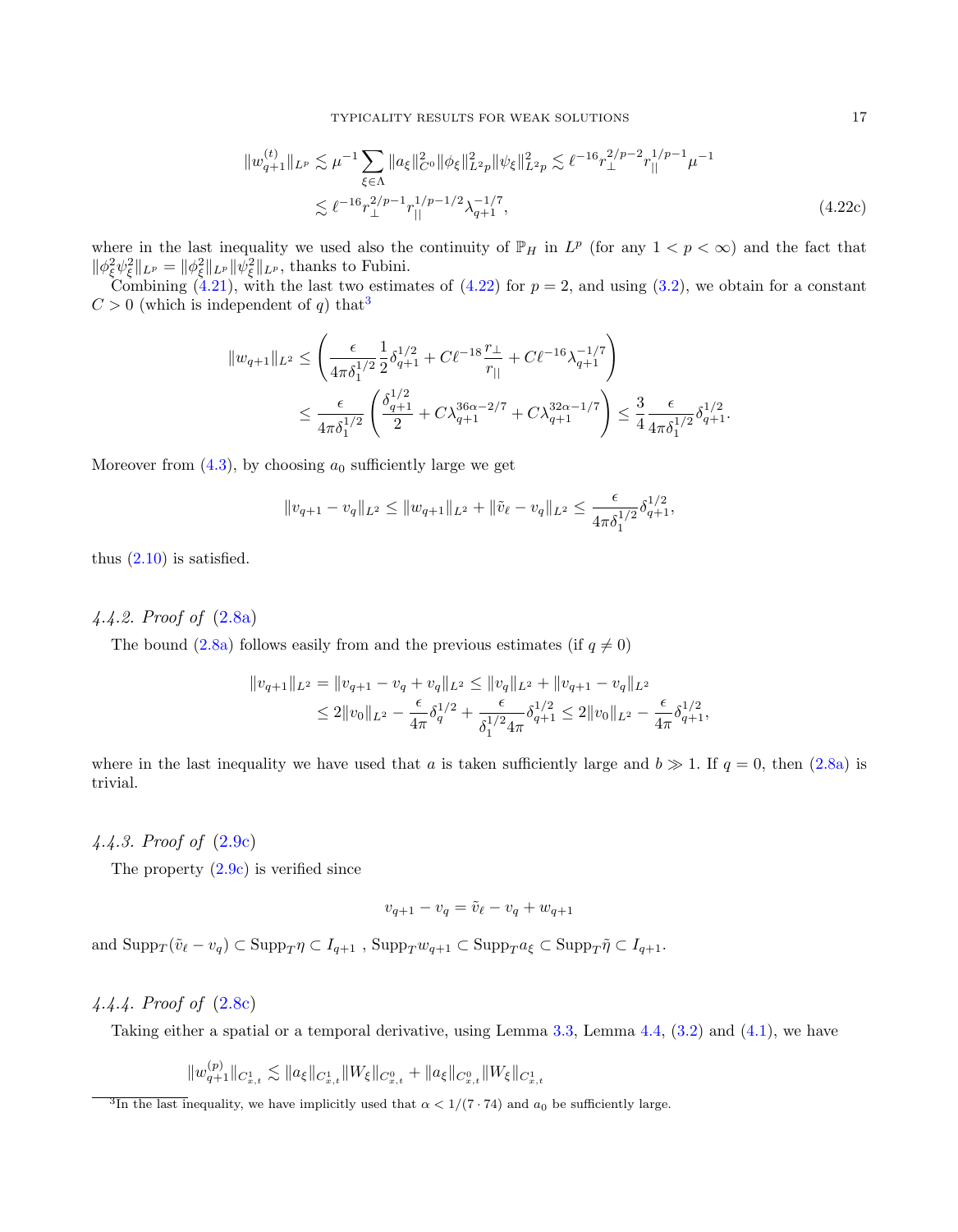$$
\lesssim \ell^{-13} r_\perp^{-1} r_{||}^{-1/2} + \ell^{-8} r_\perp^{-1} r_{||}^{-1/2} \lambda_{q+1}^2 \lesssim \lambda_{q+1}^{2+8/7+26\alpha},
$$

$$
\begin{aligned}\|w^{(p)}_{q+1}\|_{C^1_{x,t}} &\lesssim \|a_\xi\|_{C^2_{x,t}}\|V_\xi\|_{C^1_{x,t}}+\|a_\xi\|_{C^1_{x,t}}\|W^{(c)}_\xi\|_{C^1_{x,t}},\\ &\lesssim \ell^{18}r_\perp^{-1}r_{||}^{-1/2}\lambda_{q+1}^{-2}\lambda_{q+1}^2+\ell^{-13}\frac{r_\perp}{r_{||}}r_\perp^{-1}r_{||}^{-1/2}\lambda_{q+1}^2\lesssim \lambda_{q+1}^{2+6/7+36\alpha},\end{aligned}
$$

$$
\begin{aligned}\|w^{(t)}_{q+1}\|_{C^1_{x,t}} &\lesssim \|w^{(t)}_{q+1}\|_{C^{1,\alpha}_{x,t}} \lesssim \frac{1}{\mu}\|a_\xi^2\phi_\xi^2\psi_\xi^2\|_{C^{1,\alpha}_{x,t}}\\ &\lesssim \frac{1}{\mu}\|a_\xi^2\|_{C^0_{x,t}}\|\phi_\xi^2\|_{C^0_{x,t}}\|\psi_\xi^2\|_{C^{1,\alpha}_t} \lesssim \frac{1}{\mu} \ell^{-16} r_\perp^{-2} r_\parallel^{-1/2} \lambda_{q+1}^2 \lambda_{q+1}^{2\alpha} \lesssim \lambda_{q+1}^{3-2/7+34\alpha}.\end{aligned}
$$

In the latter inequality we have used that  $\mathbb{P}_H$  is continuous on Hölder spaces. Therefore, using that  $\alpha < 1/40$ , that  $a_0$  is sufficiently large and thanks to estimate  $(4.3a)$ , we have

$$
\|v_{q+1}\|_{C_{x,t}^1(B_{2s}(t_0)\times\mathbb{T}^3)}\leq \|\tilde{v}_\ell\|_{C_{x,t}^1(B_{2s}(t_0)\times\mathbb{T}^3)}+\|w_{q+1}\|_{C_{x,t}^1}\leq \lambda_{q+1}^4.
$$

# 4.5. The new Reynolds stress

Here we will define the new Reynolds stress  $\mathring{R}_{q+1}$ . By definitions,  $\tilde{v}_{q+1}$  solves

$$
\begin{split}\n\text{div } \mathring{R}_{q+1} - \nabla p_{q+1} \\
&= \partial_t (\tilde{v}_{\ell} + w_{q+1}) + \text{div}((\tilde{v}_{\ell} + w_{q+1}) \otimes (\tilde{v}_{\ell} + w_{q+1})) - \Delta(\tilde{v}_{\ell} + w_{q+1}) \\
&= -\Delta w_{q+1} + \partial_t (w_{q+1}^{(p)} + w_{q+1}^{(c)}) + \text{div}(\tilde{v}_{\ell} \otimes w_{q+1} + w_{q+1} \otimes \tilde{v}_{\ell}) \\
&\quad \text{div}(R_{lin}) + \nabla p_{lin} \\
&\quad + \text{div} \left( (w_{q+1}^{(c)} + w_{q+1}^{(t)}) \otimes w_{q+1} + w_{q+1}^{(p)} \otimes (w_{q+1}^{(c)} + w_{q+1}^{(t)}) \right) \\
&\quad \text{div}(R_{corr}) + \nabla p_{corr} \\
&\quad + \text{div}(w_{q+1}^{(p)} \otimes w_{q+1}^{(p)} + R_{\ell}) + \partial_t w_{q+1}^{(t)} + \text{div}(R_{com}) - \nabla p_{\ell} \\
&\quad \text{div}(R_{osc}) + \nabla p_{osc}\n\end{split}
$$

More precisely

$$
R_{lin} := -\mathcal{R}\Delta w_{q+1} + \mathcal{R}\partial_t(w_{q+1}^{(p)} + w_{q+1}^{(c)}) + \tilde{v}_{\ell}\tilde{\otimes}w_{q+1} + w_{q+1}\tilde{\otimes}\tilde{v}_{\ell},
$$
  
\n
$$
R_{cor} := \left(w_{q+1}^{(c)} + w_{q+1}^{(t)}\right)\tilde{\otimes}w_{q+1} + w_{q+1}^{(p)}\tilde{\otimes}\left(w_{q+1}^{(c)} + w_{q+1}^{(t)}\right),
$$
  
\n
$$
R_{osc} := \sum_{\xi \in \Lambda} \mathcal{R}\left(\nabla a_{\xi}^{2} \mathbb{P}_{\neq 0}(W_{\xi} \otimes W_{\xi})\right) - \frac{1}{\mu} \sum_{\xi \in \Lambda} \mathcal{R}\left(\partial_t a_{\xi}^{2}(\phi_{\xi}^{2} \psi_{\xi}^{2} \xi)\right),
$$
  
\n
$$
p_{lin} := 2\tilde{v}_{\ell} \cdot w_{q+1},
$$
  
\n
$$
p_{cor} := |w_{q+1}|^{2} - |w_{q+1}^{(p)}|^{2},
$$
  
\n
$$
p_{osc} := \rho + P_{q+1},
$$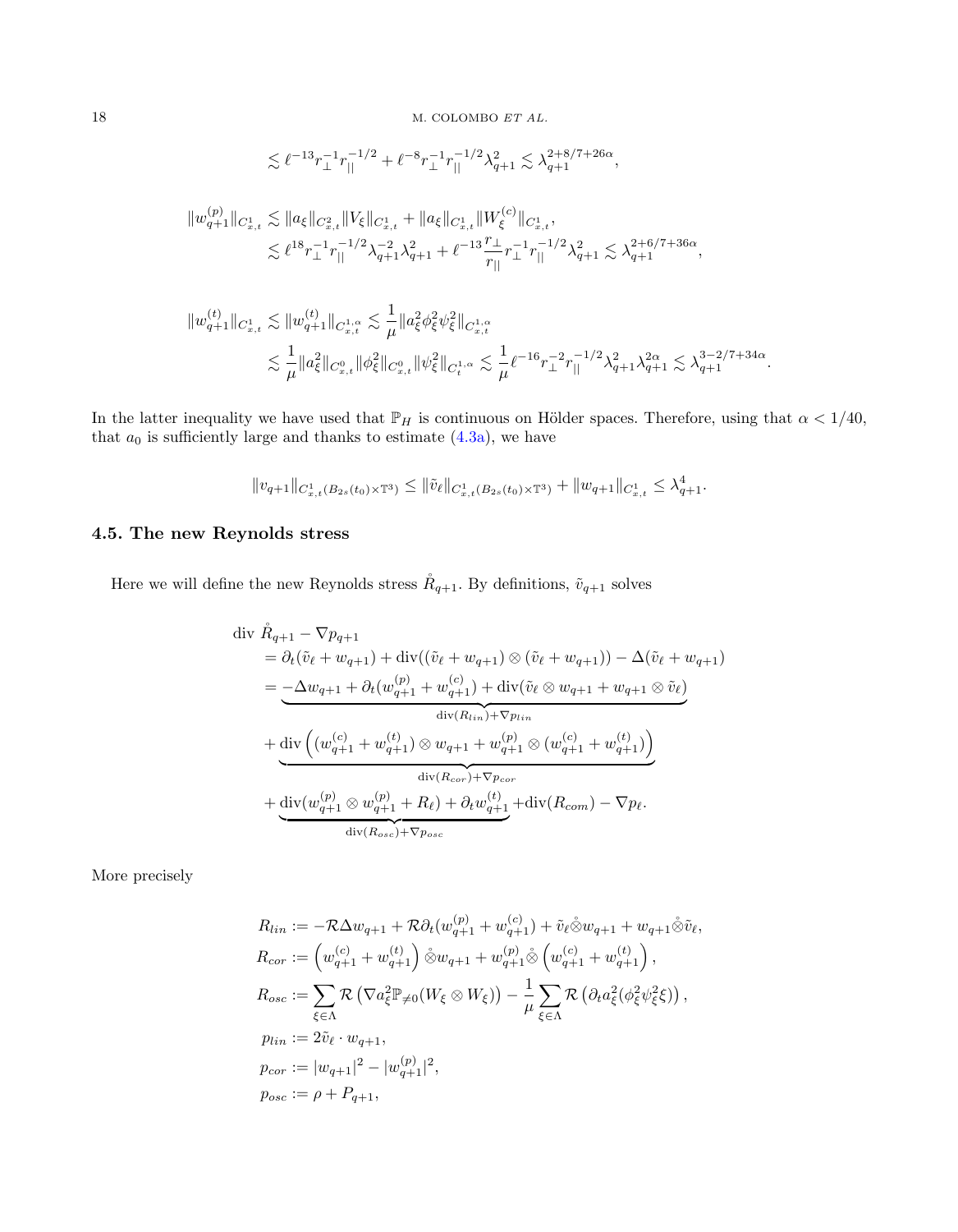where the definitions of  $p_{osc}$  and  $R_{osc}$  are justified by the previous computation [\(4.18\)](#page-15-2). Hence we define

$$
p_{q+1} := p_{\ell} - p_{cor} - p_{lin} - p_{osc}
$$

and

$$
\mathring{R}_{q+1} := R_{lin} + R_{cor} + R_{osc} + R_{com} + R_{loc},
$$

where the last two were defined during the mollification step. We observe that the new Reynolds-stress  $R_{q+1}$  is traceless, this property will be crucial in the energy estimates.

## 4.6. Estimates for the new Reynolds stress

We need to estimate the new stress  $R_{q+1}$  in  $L^1$ . However, since the Calderón-Zygmund operator  $\nabla \mathcal{R}$  fails to be bounded on  $L^1$ , we introduce an integrability parameter,

$$
p \in (1,2]
$$
 such that  $p-1 \ll 1$ .

Recalling the parameters choice  $(3.2)$ , we fix p to obey

$$
r_{\perp}^{2/p-2} r_{||}^{1/p-1} \le (2\pi)^{1/7} \lambda_{q+1}^{16(p-1)/(7p)} \le \lambda_{q+1}^{\alpha},\tag{4.23}
$$

where we recall that  $0 < \alpha < \frac{1}{7 \cdot 74}$ . For instance, we take  $p = \frac{32}{32 - 7\alpha}$ .

## 4.6.1. Linear error Reynolds stress

By using Proposition [4.2](#page-9-0) we get that

$$
||R_{lin}||_{L^{p}} \lesssim ||\mathcal{R}\Delta w_{q+1}||_{L^{p}} + ||\tilde{v}_{\ell}\tilde{\otimes}w_{q+1} + w_{q+1}\tilde{\otimes}\tilde{v}_{\ell}||_{L^{p}} + ||\mathcal{R}\partial_{t}(w_{q+1}^{(p)} + w_{q+1}^{(c)})||_{L^{p}}\leq ||\nabla w_{q+1}||_{L^{p}} + ||\tilde{v}_{\ell}||_{L^{\infty}}||w_{q+1}||_{L^{p}} + \sum_{\xi\in\Lambda} ||\partial_{t}\nabla \times (a_{\xi}V_{\xi})||_{L^{p}}\leq \sum_{\xi\in\Lambda} ||a_{\xi}||_{C^{1}}||W_{\xi}||_{W^{1,p}} + ||\tilde{v}_{\ell}||_{C^{1}} \sum_{\xi\in\Lambda} ||a_{\xi}||_{C^{1}}||W_{\xi}||_{W^{1,p}}+ \sum_{\xi\in\Lambda} (||a_{\xi}||_{C^{1}}||\partial_{t}V_{\xi}||_{W^{1,p}} + ||\partial_{t}a_{\xi}||_{C^{1}}||V_{\xi}||_{W^{1,p}}).
$$

Thus, by appealing to Lemma [3.3,](#page-8-2) Lemma [4.4,](#page-12-1) estimates [\(4.3\)](#page-10-1) and to the choice of  $p = \frac{32}{32-7\alpha}$ , we conclude

$$
||R_{lin}||_{L^p} \lesssim \ell^{-13} r_{\perp}^{\frac{2}{p}-1} r_{||}^{\frac{1}{p}-1/2} \lambda_{q+1} + \ell^{-18} r_{\perp}^{\frac{2}{p}-1} r_{||}^{\frac{1}{p}-\frac{1}{2}} \lambda_{q+1} + \ell^{-18} \lambda_{q+1}^{-1} r_{\perp}^{\frac{2}{p}-1} r_{||}^{\frac{1}{p}-\frac{1}{2}}
$$
  

$$
\lesssim \ell^{-18} \lambda_{q+1}^{\alpha} \lambda_{q+1} r_{\perp} r_{||}^{1/2} \lesssim \lambda_{q+1}^{37\alpha-\frac{1}{7}} \ll \frac{1}{6} \lambda_{q+1}^{-3\zeta} \delta_{q+2},
$$

where for the last inequality we used that  $\alpha < \frac{1}{7 \cdot 74}$  and  $2\beta b + 3\zeta < \frac{1}{14}$ .

# 4.6.2. Corrector error

The estimate on the corrector error is a consequence of  $(4.22)$  and our choice of p

$$
||R_{cor}||_{L^p} \le ||w_{q+1}^{(c)} + w_{q+1}^{(t)}||_{L^{2p}} ||w_{q+1}||_{L^{2p}} + ||w_{q+1}^{(p)}||_{L^{2p}} ||w_{q+1}^{(c)} + w_{q+1}^{(t)}||_{L^{2p}}
$$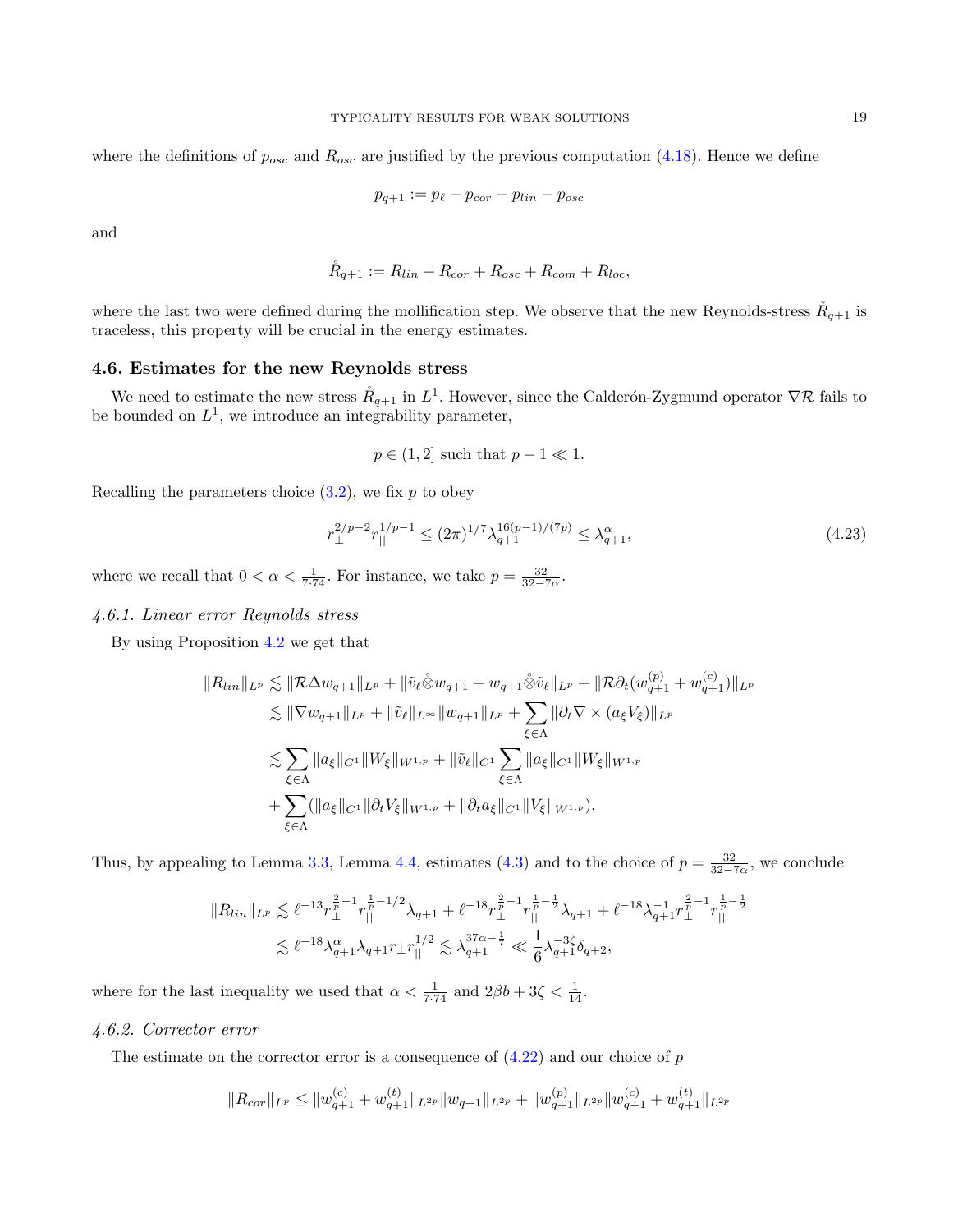$$
\leq 2 \| w^{(c)}_{q+1} + w^{(t)}_{q+1} \|_{L^{2p}} \| w_{q+1} \|_{L^{2p}} \\ \lesssim \ell^{-18} r_\perp^{1/p-1} r_\parallel^{\frac{1}{2p} - \frac{1}{2}} \lambda_{q+1}^{-1/7} \lesssim \lambda_{q+1}^{36\alpha + \frac{\alpha}{2} - 1/7} \ll \frac{1}{6} \lambda_{q+1}^{-3\zeta} \delta_{q+2},
$$

where the last inequality is justified as before.

## 4.6.3. Oscillation error

By using the boundedness on  $L^p$  of the Reynolds operator  $R$ , Lemma [3.3,](#page-8-2) Lemma [4.4,](#page-12-1) [\(3.2\)](#page-6-0), Fubini (to separate  $\phi_{\xi}$  and  $\psi_{\xi}$ ) and the choice of p we can estimate the second summand in the definition of  $R_{osc}$  as

$$
\left\|\frac{1}{\mu}\sum_{\xi\in\Lambda}\mathcal{R}\left(\partial_t a_{\xi}^2(\phi_{\xi}^2\psi_{\xi}^2\xi)\right)\right\|_{L^p}\leq\mu^{-1}\sum_{\xi\in\Lambda}\|a_{\xi}\|_{C^1}^2\|\phi_{\xi}\|_{L^{2p}}^2\|\psi_{\xi}\|_{L^{2p}}^2\lesssim\mu^{-1}\ell^{-26}\lambda_{q+1}^{\alpha}\ll\frac{1}{6}\lambda_{q+1}^{-3\zeta}\delta_{q+2}.
$$

To estimate the remaining summand we will use Lemma [A.4.](#page-21-3) We apply it with  $a = \nabla a_{\xi}^2$ ,  $\kappa = \sigma = \lambda_{q+1} r_{\perp}$  and  $\mathbb{P}_{\geq \sigma}(f) = \mathbb{P}_{\neq 0}(W_{\xi} \otimes W_{\xi}),$  that is a  $\frac{\mathbb{T}^3}{\sigma}$ -periodic function. Then, by choosing  $L \gg 1$  sufficiently large we can guarantee that  $\frac{\lambda^L}{\kappa^{L-2}} \leq 1$  in Lemma [A.4](#page-21-3) with our choice of parameters, we have

$$
\left\| \sum_{\xi \in \Lambda} \mathcal{R} \left( \nabla a_{\xi}^{2} \mathbb{P}_{\neq 0} (W_{\xi} \otimes W_{\xi}) \right) \right\|_{L^{p}} \lesssim (\lambda_{q+1} r_{\perp})^{-1} \|\mathbb{P}_{\neq 0} (W_{\xi} \otimes W_{\xi})\|_{L^{p}} \|\nabla a_{\xi}^{2}\|_{C^{0}}
$$
  

$$
\lesssim \ell^{-21} \lambda_{q+1}^{-1/7} \|W_{\xi}\|_{L^{2p}}^{2} \lesssim \ell^{-21} \lambda_{q+1}^{-1/7} \lambda_{\perp}^{\frac{2}{p}-1} r_{\parallel}^{\frac{1}{p}-\frac{1}{2}}
$$
  

$$
\lesssim \lambda_{q+1}^{42\alpha+\alpha-1/7} \ll \frac{1}{6} \lambda_{q+1}^{-3\zeta} \delta_{q+2}.
$$

Then [\(2.8b\)](#page-3-4) at step  $q + 1$  follows easily using also the previous estimates for  $R_{com}$  and  $R_{loc}$ 

$$
\|\mathring{R}_{q+1}\|_{L^1} \le \|R_{lin}\|_{L^1} + \|R_{cor}\|_{L^1} + \|R_{osc}\|_{L^1} + \|R_{com}\|_{L^1} + \|R_{loc}\|_{L^1}
$$
  

$$
\le \frac{2}{3}\lambda_{q+1}^{-3\zeta}\delta_{q+2} + \frac{1}{3}\lambda_{q+1}^{-3\zeta}\delta_{q+2} \le \lambda_{q+1}^{-3\zeta}\delta_{q+2},
$$

where in the last inequality we have used that  $2\beta b + 3\zeta < \alpha$ . Finally, since  $\text{Supp}_T w_{q+1} \subset I_{q+1}$ , then also [\(2.9b\)](#page-3-7) holds at step  $q + 1$ .

## 4.7. Energy estimate

In order to complete the proof of Proposition [2.1](#page-3-3) we only need to prove the energy estimate  $(2.9a)$  at step  $q + 1.$ 

**Lemma 4.5.** The following estimate holds for all  $t \in I_0$ 

<span id="page-19-0"></span>
$$
\frac{\delta_{q+2}}{\lambda_{q+1}^{\zeta/2}} \le e(t) - \int_{\mathbb{T}^3} |v_{q+1}(x,t)|^2 dx \le \frac{\delta_{q+2}\epsilon_1}{\delta_1}.
$$
\n(4.24)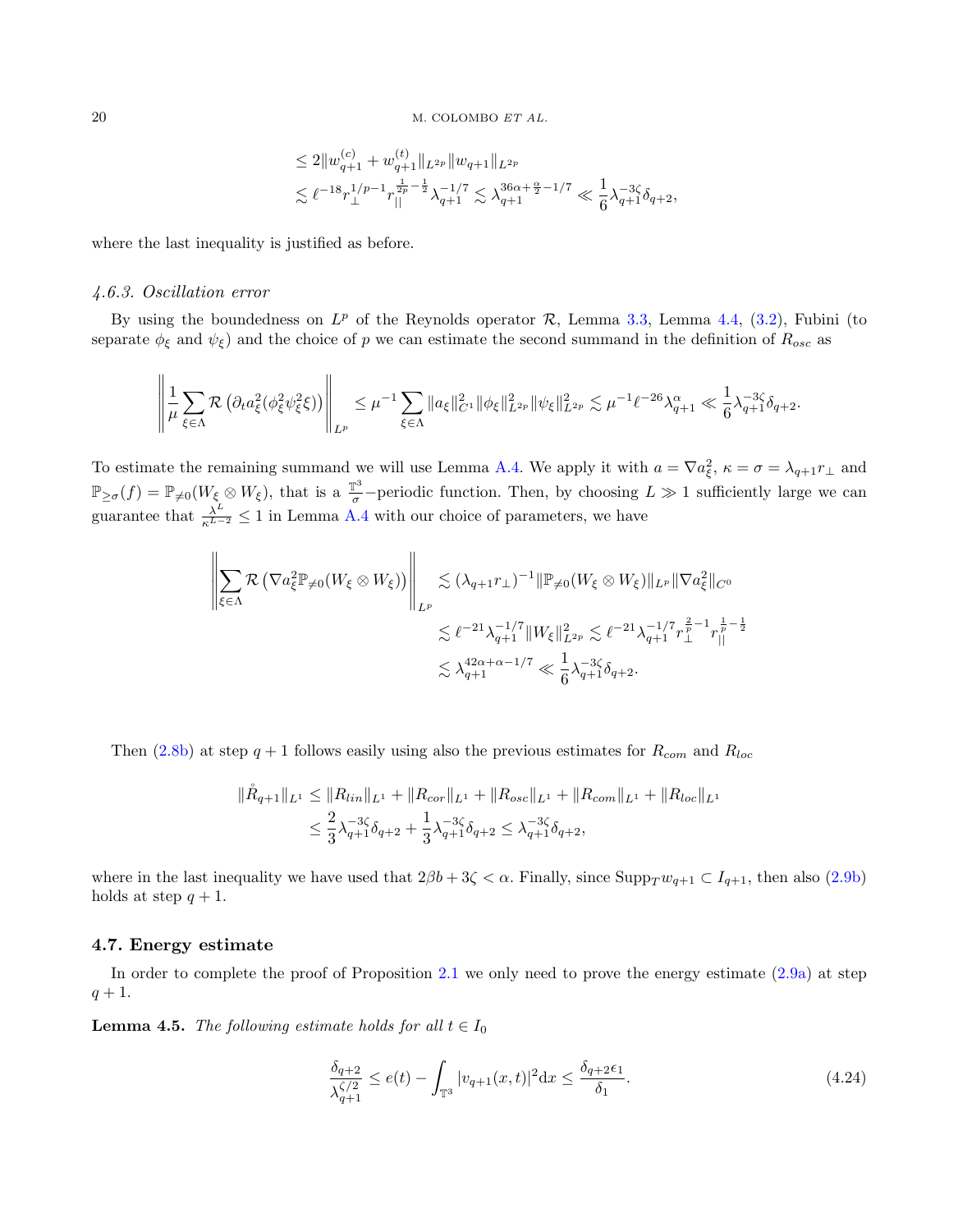*Proof.* Recalling [\(4.16\)](#page-14-0) and the mutually disjoint supports of  $\{W_{\xi}\}_{\xi \in \Lambda}$  we notice that

$$
|w_{q+1}^{(p)}|^2 = \left| \sum_{\xi \in \Lambda} a_{\xi} W_{\xi} \right|^2 = \sum_{\xi \in \Lambda} \text{Tr}(a_{\xi} W_{\xi} \otimes a_{\xi} W_{\xi})
$$
  
= 
$$
\sum_{\xi \in \Lambda} a_{\xi}^2 \text{Tr} \left( \int_{\mathbb{T}^3} W_{\xi} \otimes W_{\xi} \right) + \sum_{\xi \in \Lambda} a_{\xi}^2 \text{Tr} \left( W_{\xi} \otimes W_{\xi} - \int_{\mathbb{T}^3} W_{\xi} \otimes W_{\xi} \right)
$$
  
= 
$$
3\rho + \sum_{\xi \in \Lambda} a_{\xi}^2 \text{Tr} \left( W_{\xi} \otimes W_{\xi} - \int_{\mathbb{T}^3} W_{\xi} \otimes W_{\xi} \right),
$$
 (4.25)

where in the last equation we used the traceless property of  $R_\ell$  and [\(4.12\)](#page-12-0).

Applying Lemma [A.5](#page-22-20) with f replaced by  $a_{\xi}^2$  (which oscillates at frequency ~  $\ell^{-5}$ ), the constant  $C_f \sim \ell^{-16}$ (thanks to the estimate of Lem. [4.4\)](#page-12-1) and  $g_{\sigma}$  replaced with  $W_{\xi} \otimes W_{\xi} - f_{\mathbb{T}^3} W_{\xi} \otimes W_{\xi}$  (where  $\sigma = \lambda_{q+1} r_{\perp}$ ), we get

<span id="page-20-1"></span><span id="page-20-0"></span>
$$
\left| \int_{\mathbb{T}^3} \sum_{\xi \in \Lambda} a_{\xi}^2 \text{Tr} \left( W_{\xi} \otimes W_{\xi} - \int_{\mathbb{T}^3} W_{\xi} \otimes W_{\xi} \right) \right| \lesssim \ell^{-21} \frac{1}{\lambda_{q+1} r_{\perp}} \ll \frac{\delta_{q+2}}{6},\tag{4.26}
$$

where in the last inequality we used that  $\alpha < \frac{1}{7 \cdot 74}$  and  $2\beta b < \frac{1}{14}$ . We write the identity

$$
e(t) - \int_{\mathbb{T}^3} |v_{q+1}|^2 = e(t) - \left(\int_{\mathbb{T}^3} |\tilde{v}_{\ell}|^2 + \int_{\mathbb{T}^3} |w_{q+1}^{(p)}|^2\right) - \left(\int_{\mathbb{T}^3} |w_{q+1}^{(c)} + w_{q+1}^{(t)}|^2 + 2 \int_{\mathbb{T}^3} \tilde{v}_{\ell} \cdot w_{q+1}\right) - \left(2 \int_{\mathbb{T}^3} w_{q+1}^{(p)} \cdot (w_{q+1}^{(c)} + w_{q+1}^{(t)})\right)
$$
\n(4.27)

and thanks to [\(4.25\)](#page-20-0), [\(4.26\)](#page-20-1) and to the definition of  $\rho$  [\(4.5\)](#page-11-5), using also that  $\tilde{\eta} \equiv 1$  in  $I_0$ , we have

$$
\frac{\delta_{q+2}}{\lambda_{q+1}^{\zeta/4}} \le e(t) - \left(\int_{\mathbb{T}^3} |\tilde{v}_{\ell}|^2 + \int_{\mathbb{T}^3} |w_{q+1}^{(p)}|^2\right) \le \frac{2\delta_{q+2}}{3}, \text{ for all } t \in I_0,
$$

up to possibly enlarge  $a_0(\zeta)$ . Moreover, by using [\(4.3\)](#page-10-1) and [\(4.22\)](#page-15-1) we can estimate

$$
\left|\int_{\mathbb{T}^3} |w_{q+1}^{(c)}+w_{q+1}^{(t)}|^2+2\int_{\mathbb{T}^3} \tilde{v}_\ell\cdot w_{q+1}\right|\leq \frac{\delta_{q+2}}{\lambda_{q+1}^{\zeta/3}},
$$

$$
\left|2\int_{\mathbb{T}^3} w_{q+1}^{(p)}\cdot (w_{q+1}^{(c)}+w_{q+1}^{(t)})\right|\leq \frac{\delta_{q+2}}{\lambda_{q+1}^{\zeta/3}},
$$

from which [\(4.24\)](#page-19-0) follows.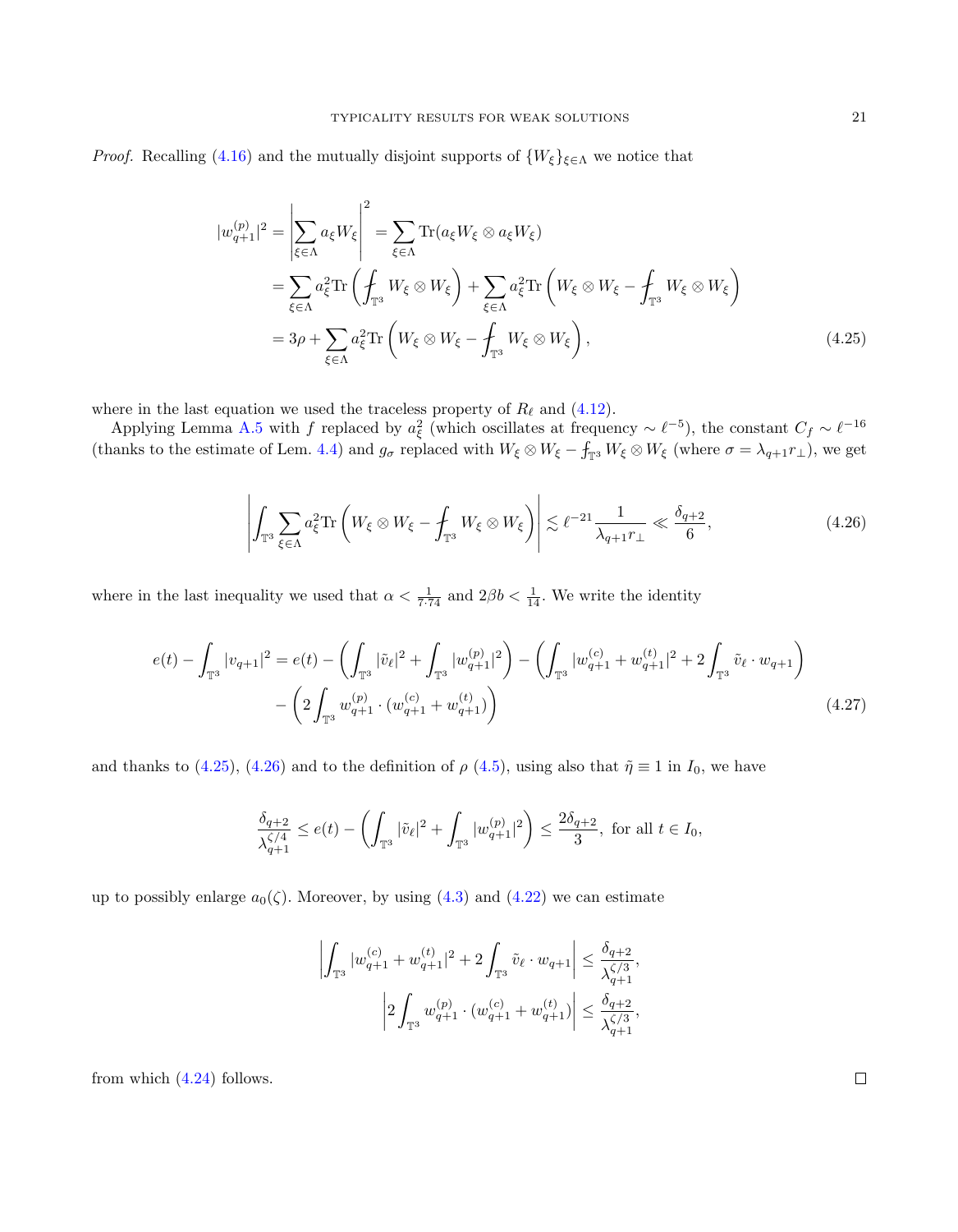#### 22 M. COLOMBO ET AL.

## Appendix A. Useful tools

In this section we state some useful results needed in the convex integration scheme.

<span id="page-21-2"></span>**Proposition A.1.** Let  $\Psi : \Omega \to \mathbb{R}$  and  $u : \mathbb{R}^n \to \Omega$  be two smooth functions, with  $\Omega \subset \mathbb{R}^N$ . Then, for every  $m \in \mathbb{N}^+$ , there exists a constant  $C > 0$  (depending only on  $m, N, n$ ) such that

$$
[\Psi \circ u]_m \leq C([\Psi]_1[u]_m + ||D\Psi||_{C^{m-1}} ||u||_{C^0}^{m-1}[u]_m),
$$
  

$$
[\Psi \circ u]_m \leq C([\Psi]_1[u]_m + ||D\Psi||_{C^{m-1}} ||u||_{C^1}^m),
$$

where  $[f]_m = \max_{|\beta=m|} ||D^{\beta}f||_0$ .

<span id="page-21-1"></span>**Proposition A.2.** Let  $f, g : \mathbb{T}^3 \to \mathbb{R}$  be two smooth real value functions. For any integer  $r \geq 0$  there exists a constant  $C > 0$ , depending only on r such that

$$
[fg]_r \leq C([f]_r ||g||_{C^0} + ||f||_{C^0}[g]_r),
$$

where  $[f]_m = \max_{|\beta = m|} ||D^{\beta} f||_0$ .

The following lemma is essentially Lemma 3.7 in [\[4\]](#page-22-6).

<span id="page-21-0"></span>**Lemma A.3.** Fix integers  $N, \sigma \geq 1$  and let  $\zeta > 1$  such that

$$
\frac{2\pi\sqrt{3}\zeta}{\sigma} \le \frac{1}{3} \quad and \quad \zeta^4 \frac{(2\pi\sqrt{3}\zeta)^N}{\sigma^N} \le 1.
$$
 (A.1)

Let  $p \in \{1,2\}$  and let  $f, g \in C^{\infty}(\mathbb{T}^3;\mathbb{R}^3)$ . Suppose that there exists a constant  $C_f > 0$  such that

$$
\|\nabla^j f\|_{L^p} \le C_f \zeta^j,
$$

holds for all  $0 \leq j \leq N+4$ . Then we have that

$$
||fg_{\sigma}||_{L^p} \leq C_0 C_f ||g_{\sigma}||_{L^p},
$$

where  $C_0$  is a universal constant.

The following lemma is essentially Lemma B.1 in [\[4\]](#page-22-6).

<span id="page-21-3"></span>**Lemma A.4.** Fix  $\kappa \geq 1$ ,  $p \in (1,2]$ , and a sufficiently large  $L \in \mathbb{N}$ . Let  $a \in C^{L}(\mathbb{T}^{3})$  be such that there exists  $1 \leq \lambda \leq \kappa$ ,  $C_a > 0$  with

$$
||D^j a||_{L^{\infty}} \leq C_a \lambda^j,
$$

for all  $0 \leq j \leq L$ . Assume furthermore that  $\int_{\mathbb{T}^3} a(x) \mathbb{P}_{\geq \kappa} f(x) dx = 0$ . Then we have

$$
\| |\nabla|^{-1} (a \mathbb{P}_{\geq \kappa}(f)) \|_{L^p} \lesssim C_a \left( 1 + \frac{\lambda^L}{\kappa^{L-2}} \right) \frac{\| f \|_{L^p}}{\kappa}
$$

for any  $f \in L^p(\mathbb{T}^3)$ , where the implicit constant depends on p and L.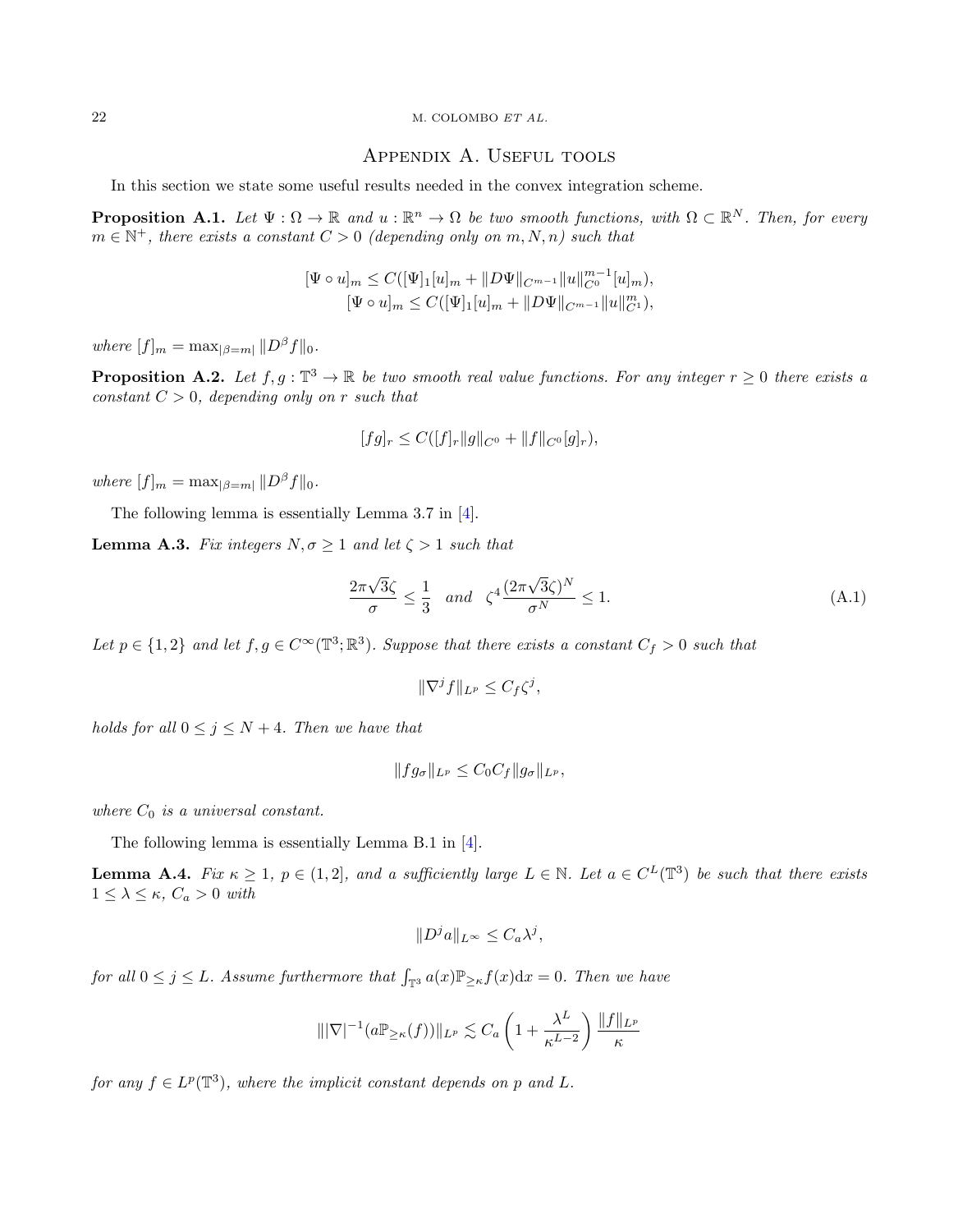<span id="page-22-20"></span>**Lemma A.5.** Let  $g: \mathbb{T}^3 \to \mathbb{R}$  be an integrable function such that

$$
\oint_{\mathbb{T}^3} g(x) \mathrm{d} x = 0,
$$

and denote by  $g_{\sigma} : \mathbb{T}^3 \to \mathbb{R}$  the function  $g_{\sigma}(x) := g(\sigma x)$ . Let  $f : \mathbb{T}^3 \to \mathbb{R}$  be a  $C^1$  function. Then we have

$$
\left| \int_{\mathbb{T}^3} g_{\sigma}(x) f(x) dx \right| \lesssim \frac{\|\nabla f\|_{C^0}}{\sigma} \|g_{\sigma}\|_{L^1(\mathbb{T}^3)},
$$

where  $\leq$  means up to a universal constant.

Acknowledgements. The authors aknowledge the support of the SNF Grant 200021 182565.

## **REFERENCES**

- <span id="page-22-13"></span>[1] E. Bru´e, M. Colombo and C. De Lellis, Positive solutions of transport equations and classical nonuniqueness of characteristic curves. Preprint [arXiv:2003.00539](https://arxiv.org/abs/2003.00539) [math.AP] (2020).
- <span id="page-22-5"></span>[2] T. Buckmaster, M. Colombo and V. Vicol, Wild solutions of the Navier-Stokes equations whose singular sets in time have Hausdorff dimension strictly less than 1. Preprint [arXiv:1809.00600](https://arxiv.org/abs/1809.00600) [math.AP] (2020).
- <span id="page-22-3"></span>[3] T. Buckmaster, C. De Lellis, L. Székelyhidi Jr. and V. Vicol, Onsager's conjecture for admissible weak solutions. Comm. Pure Appl. Math. 72 (2019) 229–274.
- <span id="page-22-6"></span>[4] T. Buckmaster and V. Vicol, Nonuniqueness of weak solutions to the Navier-Stokes equation. Ann. Math. 189 (2019) 101–144.
- <span id="page-22-19"></span>[5] T. Buckmaster and V. Vicol, Convex integration and phenomenologies in turbulence. EMS Surv. Math. Sci. 6 (2019) 173–263.
- <span id="page-22-10"></span>[6] T. Buckmaster, S. Shkoller and V. Vicol, Nonuniqueness of weak solutions to the SQG equation. Commun. Pure Appl. Math. 72 (2019) 1809–1874.
- <span id="page-22-11"></span>[7] X. Cheng, H. Kwon and D. Li, Non-uniqueness of steady-state weak solutions to the surface quasi-geostrophic equations. Preprint [arXiv:2007.09591](https://arxiv.org/abs/2007.09591) [math.AP] (2020).
- <span id="page-22-7"></span>[8] A. Cheskidov and X. Luo, Stationary and discontinuous weak solutions of the Navier-Stokes equations. Preprint [arXiv:1901.07485](https://arxiv.org/abs/1901.07485) [math.AP] (2020).
- <span id="page-22-8"></span>[9] M. Colombo, C. De Lellis and L. De Rosa, Ill-posedness of Leray solutions for the hypodissipative Navier-Stokes equations. Commun. Math. Phys. 362 (2018) 659–688.
- <span id="page-22-16"></span>[10] S. Daneri and L. Székelyhidi Jr., Non-uniqueness and h-principle for Hölder-continuous weak solutions of the Euler equations. Arch. Ratl. Mech. Anal. 224 (2017) 471–514.
- <span id="page-22-0"></span>[11] C. De Lellis and L. Székelyhidi Jr., The Euler equations as a differential inclusion. Ann. Math. 170 (2009) 1417–1436.
- <span id="page-22-1"></span>[12] C. De Lellis and L. Székelyhidi Jr., Dissipative continuous Euler flows. Invent. Math. 193 (2013) 377-407.
- <span id="page-22-15"></span>[13] C. De Lellis and L. Székelyhidi Jr., On h-principle and Onsager's conjecture. Eur. Math. Soc. Newsl. 95 (2015) 19–24.
- <span id="page-22-2"></span>[14] C. De Lellis and L. Székelyhidi Jr., High dimensionality and h-principle in PDE. Bull. Amer. Math. Soc. (N.S.) 54 (2017) 247–282.
- <span id="page-22-9"></span>[15] L. De Rosa, Infinitely many Leray-Hopf solutions for the fractional Navier-Stokes equations. Commun. Partial Differ. Equ. 44 (2019) 335–365.
- <span id="page-22-17"></span>[16] L. De Rosa and R. Tione, Sharp energy regularity and typicality results for Hölder solutions of incompressible Euler equations. Anal. PDE 15 (2022) 405–428.
- <span id="page-22-4"></span>[17] P. Isett, A proof of Onsager's conjecture. Ann. Math. 188 (2018) 871–963.
- <span id="page-22-12"></span>[18] P. Isett and A. Ma, A direct approach to nonuniqueness and failure of compactness for the SQG equation. Preprint [arXiv:2007.03078](https://arxiv.org/abs/2007.03078) [math.AP] (2020).
- <span id="page-22-18"></span>[19] P.G. Lemarié-Rieusset, The Navier-Stokes problem in the 21st century. CRC Press, Boca Raton, FL (2016).
- <span id="page-22-14"></span>[20] S. Modena and G. Sattig, Convex integration solutions to the transport equation with full dimensional concentration. Ann. Inst. H. Poincaré Anal. Non Linéaire 37 (2020) 1075–1108.